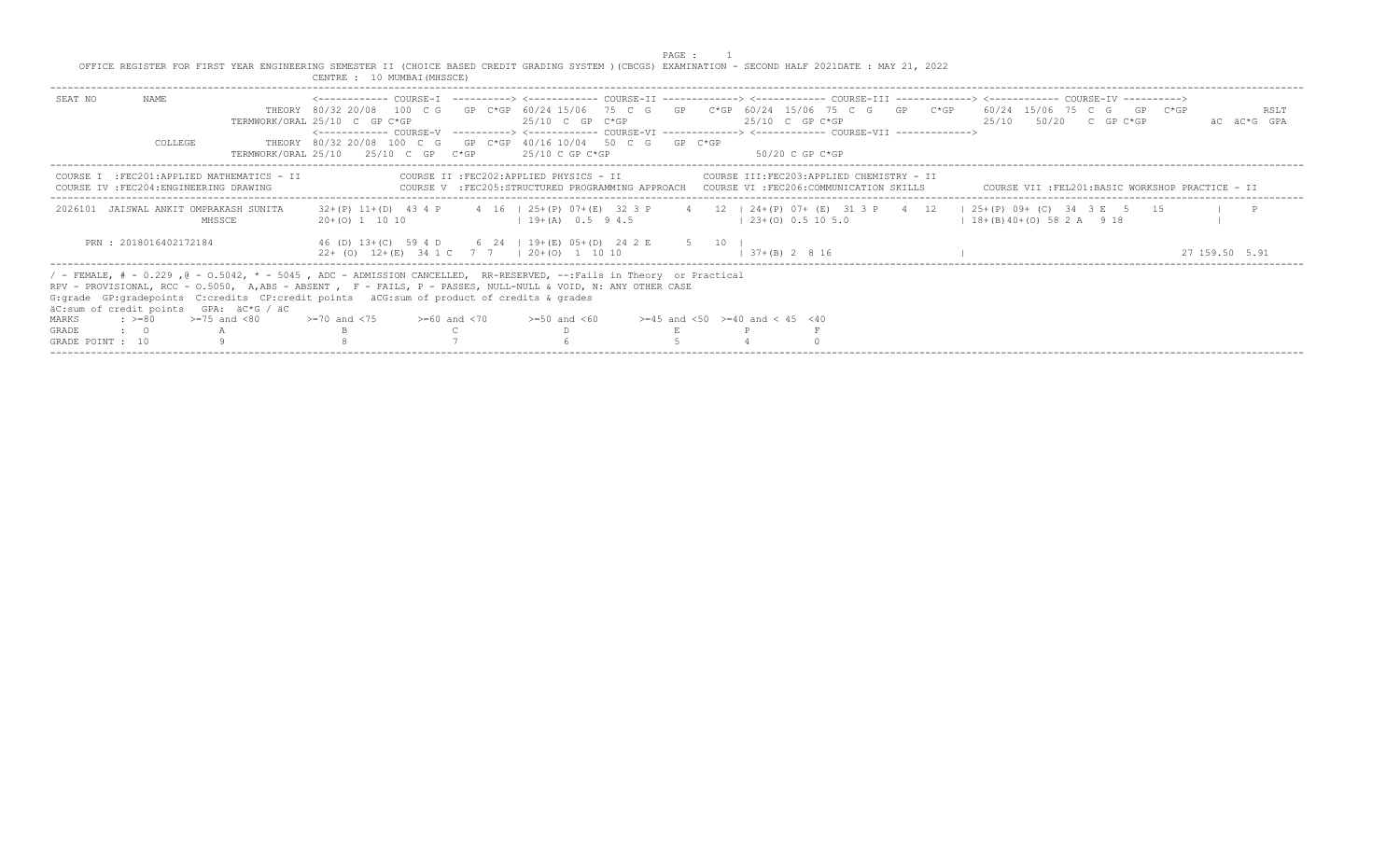PAGE : 2<br>OFFICE REGISTER FOR FIRST YEAR ENGINEERING SEMESTER II (CHOICE BASED CREDIT GRADING SYSTEM )(CBCGS) EXAMINATION - SECOND HALF 2021DATE : MAY 21, 2022

| SEAT NO<br><b>NAME</b><br>THEORY 80/32 20/08 100 C G GP C*GP 60/24 15/06 75 C G GP C*GP 60/24 15/06 75 C G GP C*GP 60/24 15/06 75 C G GP C*GP<br>TERMWORK/ORAL 25/10 C GP C*GP<br>$25/10$ C GP C*GP<br>25/10<br>50/20 C GP C*GP<br>$25/10$ C GP C*GP<br>äC äC*G GPA<br><------------ COURSE-V    ----------> <------------    COURSE-VI    -------------> <-------------    COURSE-VII    ------------><br>THEORY 80/32 20/08 100 C G GP C*GP 40/16 10/04 50 C G GP C*GP<br>COLLEGE<br>2.5/10 C GP<br>$50/20$ C GP C*GP<br>TERMWORK/ORAI, 25/10<br>$25/10$ C GP C*GP<br>$C*GP$<br>COURSE II : FEC202: APPLIED PHYSICS - II<br>COURSE III:FEC203:APPLIED CHEMISTRY - II<br>COURSE I : FEC201: APPLIED MATHEMATICS - II<br>COURSE V :FEC205:STRUCTURED PROGRAMMING APPROACH COURSE VI :FEC206:COMMUNICATION SKILLS<br>COURSE IV : FEC204: ENGINEERING DRAWING<br>COURSE VII : FEL201: BASIC WORKSHOP PRACTICE - II<br>2026112 / KATKE ARYAA RAGHUVIR MINAKSHI<br>4 16   41+(C) 07+(E) 48 3 C 7 21   24+(P) 12 (O) 36 3 E 5 15<br>$1\,37+(C)\,09+(C)\,46\,3C\,7\,21$<br>32+(P) 09 (E) 41 4 P<br>$12+(E)$ 1 5 5<br>$111+(P)$ 0.5 4 2.0<br>$11+ (P) 28+ (D) 39 2 D 6 12$<br>$111+(P)$ 0.5 4 2.0<br>MGMCET<br>PRN : 2018016402181546<br>37+(E) 13 (C) 50 4 D<br>6 24 $\pm$ 25+(C) 06+(C) 31 2 C<br>7 14 1<br>$13+ (D)$ $13+ (D)$ $261D$ 6 6 $120+ (O)$ 1 10 10<br>$1, 22+(P)$ 2 4 8<br>27 156.00 5.78<br>2026113 KOLI RAHUL JAINDRA BHARTI<br>$33+(P)$ 12+(C) 45 4 E<br>5 20 1 36+(C) 09+(C) 45 3 C<br>7 21   30 + (D) 06 + (P) 36 3 E 5 15   24 (P) 12 + (O) 36 3 E 5 15<br>$10+(P)$ 1 4 4<br>$12+(E)$ 0.5 5 2.5<br>$11+(P)$ 0.5 4 2.0<br>$12+(E)20+(P)322P48$<br>MGMCET<br>PRN: 2018016402181554<br>46+(D) 13+(C) 59 4 D 6 24   18+(E) 05+(D) 23 2 E 5 10  <br>$10+$ (P) $10+(P)$ 20 1 P 4 4 1 $10+(P)$ 1<br>27 141.50 5.24<br>$(25+(D) 2 6 12)$ |      |
|----------------------------------------------------------------------------------------------------------------------------------------------------------------------------------------------------------------------------------------------------------------------------------------------------------------------------------------------------------------------------------------------------------------------------------------------------------------------------------------------------------------------------------------------------------------------------------------------------------------------------------------------------------------------------------------------------------------------------------------------------------------------------------------------------------------------------------------------------------------------------------------------------------------------------------------------------------------------------------------------------------------------------------------------------------------------------------------------------------------------------------------------------------------------------------------------------------------------------------------------------------------------------------------------------------------------------------------------------------------------------------------------------------------------------------------------------------------------------------------------------------------------------------------------------------------------------------------------------------------------------------------------------------------------------------------------------------------------------------------------------------------------------------------------------------------------------------------------|------|
|                                                                                                                                                                                                                                                                                                                                                                                                                                                                                                                                                                                                                                                                                                                                                                                                                                                                                                                                                                                                                                                                                                                                                                                                                                                                                                                                                                                                                                                                                                                                                                                                                                                                                                                                                                                                                                              | RSLT |
|                                                                                                                                                                                                                                                                                                                                                                                                                                                                                                                                                                                                                                                                                                                                                                                                                                                                                                                                                                                                                                                                                                                                                                                                                                                                                                                                                                                                                                                                                                                                                                                                                                                                                                                                                                                                                                              |      |
|                                                                                                                                                                                                                                                                                                                                                                                                                                                                                                                                                                                                                                                                                                                                                                                                                                                                                                                                                                                                                                                                                                                                                                                                                                                                                                                                                                                                                                                                                                                                                                                                                                                                                                                                                                                                                                              |      |
|                                                                                                                                                                                                                                                                                                                                                                                                                                                                                                                                                                                                                                                                                                                                                                                                                                                                                                                                                                                                                                                                                                                                                                                                                                                                                                                                                                                                                                                                                                                                                                                                                                                                                                                                                                                                                                              |      |
|                                                                                                                                                                                                                                                                                                                                                                                                                                                                                                                                                                                                                                                                                                                                                                                                                                                                                                                                                                                                                                                                                                                                                                                                                                                                                                                                                                                                                                                                                                                                                                                                                                                                                                                                                                                                                                              |      |
|                                                                                                                                                                                                                                                                                                                                                                                                                                                                                                                                                                                                                                                                                                                                                                                                                                                                                                                                                                                                                                                                                                                                                                                                                                                                                                                                                                                                                                                                                                                                                                                                                                                                                                                                                                                                                                              |      |
|                                                                                                                                                                                                                                                                                                                                                                                                                                                                                                                                                                                                                                                                                                                                                                                                                                                                                                                                                                                                                                                                                                                                                                                                                                                                                                                                                                                                                                                                                                                                                                                                                                                                                                                                                                                                                                              |      |
| 2026114 BARHE PIYUSH RATNADIP JYOTI<br>$35+(P)$ $08+(P)$ 43 4 P<br>4 16   31+(D) 08+(D) 39 3 D<br>6 18   30 + (D) 06 + (P) 36 3 E 5 15<br>$136$ (C) 07+ (E) 43 3 D 6 18<br>$16+(C)$ 1 7 7<br>$12+(E)$ 0.5 5 2.5<br>$15+(C)$ 0.5 7 3.5<br>$1 \t19+(A) \t20+(P) \t39 \t2 D \t6 \t12$<br>MGMCET                                                                                                                                                                                                                                                                                                                                                                                                                                                                                                                                                                                                                                                                                                                                                                                                                                                                                                                                                                                                                                                                                                                                                                                                                                                                                                                                                                                                                                                                                                                                                 |      |
| 48+(C) 08+(P) 56 4 D 6 24   17 (P) 04+(P) 21 2 P 4 8  <br>PRN: 2018016401933647<br>$11+ (P)$ $16+(C)$ 27 1 D 6 6 $(12+(E)$ 1 5 5<br>$134+(C) 2714$<br>27 149.00 5.52                                                                                                                                                                                                                                                                                                                                                                                                                                                                                                                                                                                                                                                                                                                                                                                                                                                                                                                                                                                                                                                                                                                                                                                                                                                                                                                                                                                                                                                                                                                                                                                                                                                                         |      |
| / - FEMALE, # - 0.229, @ - 0.5042, * - 5045, ADC - ADMISSION CANCELLED, RR-RESERVED, --:Fails in Theory or Practical<br>RPV - PROVISIONAL, RCC - 0.5050, A,ABS - ABSENT , F - FAILS, P - PASSES, NULL-NULL & VOID, N: ANY OTHER CASE<br>G: grade GP: gradepoints C: credits CP: credit points aCG: sum of product of credits & grades<br>aC:sum of credit points GPA: aC*G / aC<br>$>=70$ and $<75$ $>=60$ and $<70$<br>$>=50$ and $<60$<br>$>=45$ and $<50$ $>=40$ and $< 45$ $<40$<br>$\cdot$ >=80<br>$>=75$ and $< 80$<br>MARKS<br>GRADE<br>$\cdot$ 0                                                                                                                                                                                                                                                                                                                                                                                                                                                                                                                                                                                                                                                                                                                                                                                                                                                                                                                                                                                                                                                                                                                                                                                                                                                                                     |      |
| GRADE POINT : 10                                                                                                                                                                                                                                                                                                                                                                                                                                                                                                                                                                                                                                                                                                                                                                                                                                                                                                                                                                                                                                                                                                                                                                                                                                                                                                                                                                                                                                                                                                                                                                                                                                                                                                                                                                                                                             |      |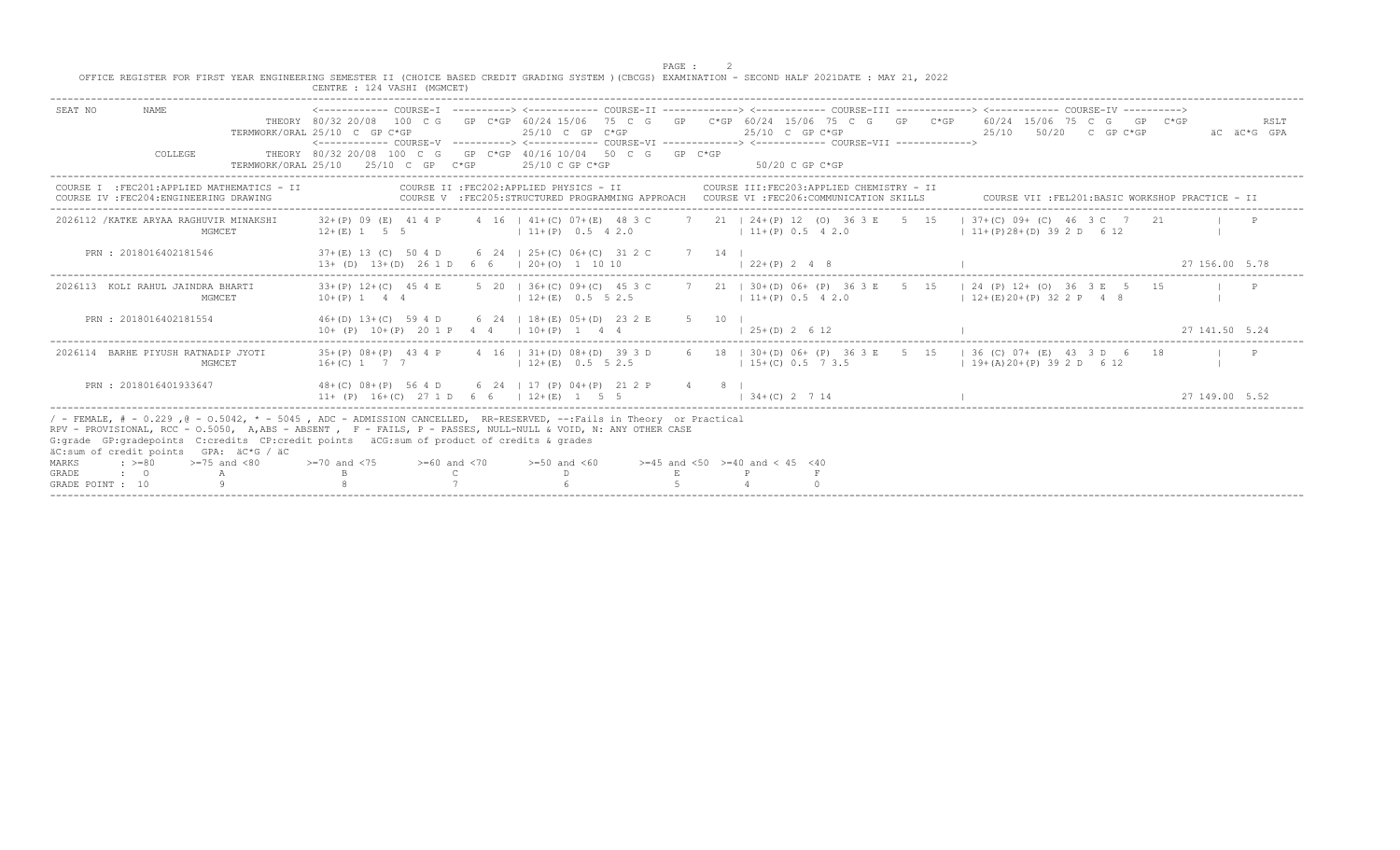|                  |                                                    |                                                                                                                                                                                                                                                                                                                                                                                 |                                                                                                      |  |                                                                                                               | PAGE : |                                                                                                                                                                                                                                                                |                              |  |  |                                                 |
|------------------|----------------------------------------------------|---------------------------------------------------------------------------------------------------------------------------------------------------------------------------------------------------------------------------------------------------------------------------------------------------------------------------------------------------------------------------------|------------------------------------------------------------------------------------------------------|--|---------------------------------------------------------------------------------------------------------------|--------|----------------------------------------------------------------------------------------------------------------------------------------------------------------------------------------------------------------------------------------------------------------|------------------------------|--|--|-------------------------------------------------|
|                  |                                                    | OFFICE REGISTER FOR FIRST YEAR ENGINEERING SEMESTER II (CHOICE BASED CREDIT GRADING SYSTEM ) (CBCGS) EXAMINATION - SECOND HALF 2021DATE : MAY 21, 2022                                                                                                                                                                                                                          | CENTRE : 174 VASHI (RAIT)                                                                            |  |                                                                                                               |        |                                                                                                                                                                                                                                                                |                              |  |  |                                                 |
| SEAT NO          | NAME                                               |                                                                                                                                                                                                                                                                                                                                                                                 | TERMWORK/ORAL 25/10 C GP C*GP                                                                        |  | $25/10$ C GP C*GP                                                                                             |        | THEORY 80/32 20/08 100 C G GP C*GP 60/24 15/06 75 C G GP C*GP 60/24 15/06 75 C G GP C*GP 60/24 15/06 75 C G GP C*GP<br>$25/10$ C GP C*GP<br><------------ COURSE-V -----------> <------------ COURSE-VI -------------> <------------ COURSE-VII -------------> | $25/10$ $50/20$ C GP C*GP    |  |  | RSLT<br>AC AC*G GPA                             |
|                  | <b>COLLEGE</b>                                     |                                                                                                                                                                                                                                                                                                                                                                                 | THEORY 80/32 20/08 100 C G GP C*GP 40/16 10/04 50 C G GP C*GP<br>TERMWORK/ORAL 25/10 25/10 C GP C*GP |  | 25/10 C GP C*GP                                                                                               |        | -50/20 C GP C*GP                                                                                                                                                                                                                                               |                              |  |  |                                                 |
|                  |                                                    | COURSE I : FEC201: APPLIED MATHEMATICS - II<br>COURSE IV : FEC204: ENGINEERING DRAWING                                                                                                                                                                                                                                                                                          |                                                                                                      |  | COURSE II : FEC202: APPLIED PHYSICS - II                                                                      |        | COURSE III:FEC203:APPLIED CHEMISTRY - II<br>COURSE V :FEC205:STRUCTURED PROGRAMMING APPROACH COURSE VI :FEC206:COMMUNICATION SKILLS                                                                                                                            |                              |  |  | COURSE VII :FEL201:BASIC WORKSHOP PRACTICE - II |
|                  |                                                    | 2026126 KAPGATE PRANAV DEOCHAND SAROJ<br>RAIT                                                                                                                                                                                                                                                                                                                                   |                                                                                                      |  | $10+(P)$ 1 4 4 $(10+(P)$ 0.5 4 2.0                                                                            |        | 40 (D) 10+(D) 50 4 D 6 24   25+(P) 07+(E) 32 3 P 4 12   24+(P) 09+ (C) 33 3 P 4 12   36+(C) 06+ (P) 42 3 D 6 18<br>$10+(P)$ 0.5 4 2.0                                                                                                                          | $(20+(0)20+(P) 40 2 D 6 12)$ |  |  | $\blacksquare$                                  |
|                  | PRN: 2018016400880694                              |                                                                                                                                                                                                                                                                                                                                                                                 |                                                                                                      |  | $43+(D) 15+(A) 58 4 D$ 6 24   23+ (D) 07+ (B) 30 2 C 7 14  <br>$10+$ (P) $18+(B)$ 28 1 D 6 6   10 + (P) 1 4 4 |        | $1, 20+(P)$ 2 4 8                                                                                                                                                                                                                                              |                              |  |  | 27 142.00 5.26                                  |
|                  |                                                    | / - FEMALE, # - 0.229, @ - 0.5042, * - 5045, ADC - ADMISSION CANCELLED, RR-RESERVED, --:Fails in Theory or Practical<br>RPV - PROVISIONAL, RCC - 0.5050, A,ABS - ABSENT , F - FAILS, P - PASSES, NULL-NULL & VOID, N: ANY OTHER CASE<br>G: grade GP: gradepoints C: credits CP: credit points äCG: sum of product of credits & grades<br>äC:sum of credit points GPA: äC*G / äC |                                                                                                      |  |                                                                                                               |        |                                                                                                                                                                                                                                                                |                              |  |  |                                                 |
| MARKS            | $\Rightarrow$ $>=$ 80 $\Rightarrow$ $=$ 75 and <80 |                                                                                                                                                                                                                                                                                                                                                                                 | $>=70$ and $<75$ $>=60$ and $<70$                                                                    |  | $>=50$ and $<60$                                                                                              |        | $>=45$ and $<50$ $>=40$ and $< 45$ $<40$                                                                                                                                                                                                                       |                              |  |  |                                                 |
| <b>GRADE</b>     | $\cdot$ 0                                          |                                                                                                                                                                                                                                                                                                                                                                                 |                                                                                                      |  |                                                                                                               |        |                                                                                                                                                                                                                                                                |                              |  |  |                                                 |
| GRADE POINT : 10 |                                                    |                                                                                                                                                                                                                                                                                                                                                                                 |                                                                                                      |  |                                                                                                               |        |                                                                                                                                                                                                                                                                |                              |  |  |                                                 |
|                  |                                                    |                                                                                                                                                                                                                                                                                                                                                                                 |                                                                                                      |  |                                                                                                               |        |                                                                                                                                                                                                                                                                |                              |  |  |                                                 |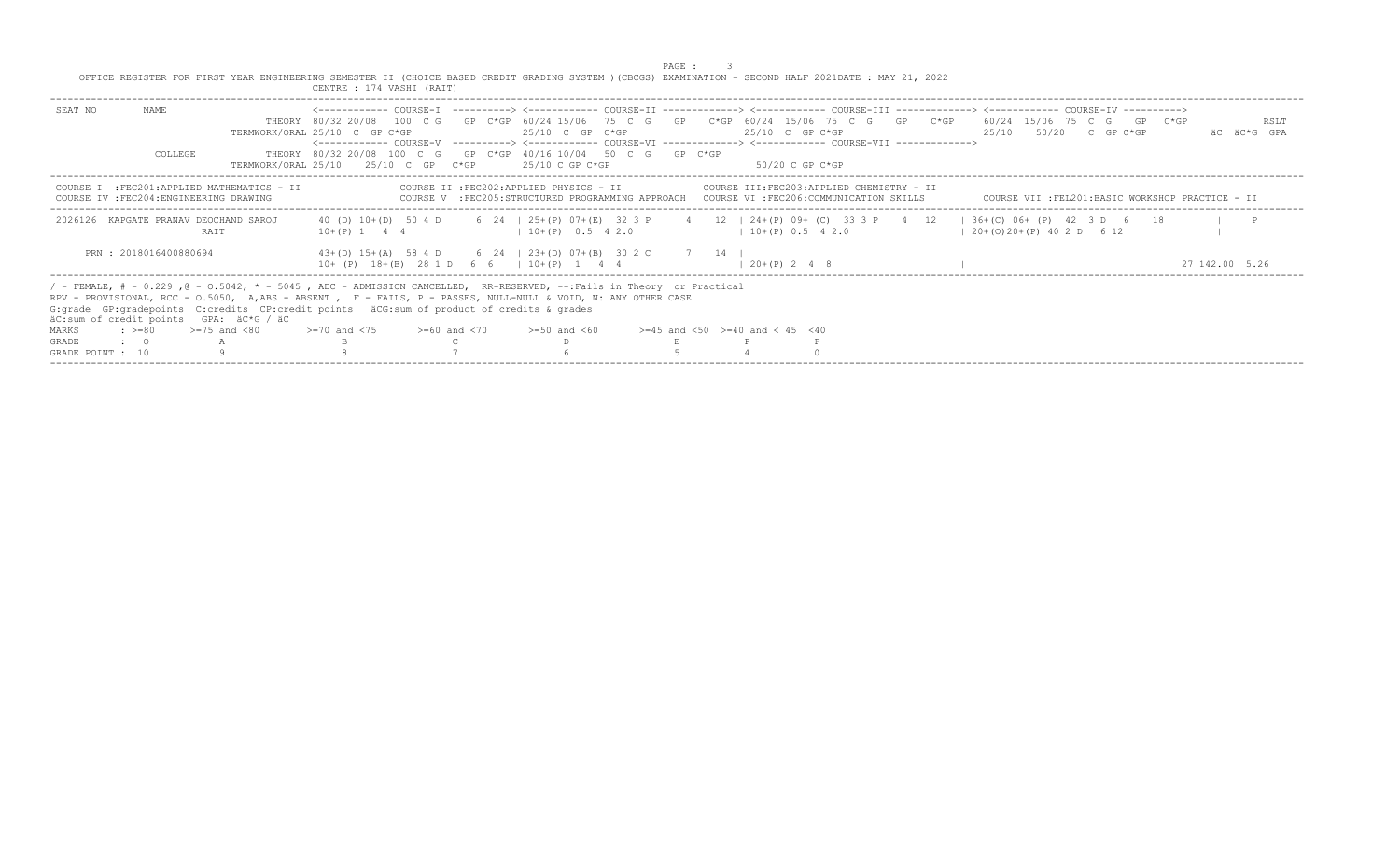PAGE : 4<br>OFFICE REGISTER FOR FIRST YEAR ENGINEERING SEMESTER II (CHOICE BASED CREDIT GRADING SYSTEM )(CBCGS) EXAMINATION - SECOND HALF 2021DATE : MAY 21, 2022<br>CENTRE : 237 VASHI (TEC)

|                                                                                                                                                                                                                                                                                                                                                                                                                                                                                    | CENTRE : 23/ VASHI (TEC                                                                                                                |                                                                                           |                                                                                                                                                                                                                                                                                    |                                                                            |
|------------------------------------------------------------------------------------------------------------------------------------------------------------------------------------------------------------------------------------------------------------------------------------------------------------------------------------------------------------------------------------------------------------------------------------------------------------------------------------|----------------------------------------------------------------------------------------------------------------------------------------|-------------------------------------------------------------------------------------------|------------------------------------------------------------------------------------------------------------------------------------------------------------------------------------------------------------------------------------------------------------------------------------|----------------------------------------------------------------------------|
| NAME.<br>SEAT NO<br>COLLEGE                                                                                                                                                                                                                                                                                                                                                                                                                                                        | TERMWORK/ORAL 25/10 C GP C*GP<br>THEORY 80/32 20/08 100 C G GP C*GP 40/16 10/04 50 C G GP C*GP<br>TERMWORK/ORAT, 25/10 25/10 C GP C*GP | 25/10 C GP C*GP<br>$25/10$ C GP C*GP                                                      | THEORY 80/32 20/08 100 C G GP C*GP 60/24 15/06 75 C G GP C*GP 60/24 15/06 75 C G GP C*GP 60/24 15/06 75 C G GP C*GP<br>$25/10$ C GP C*GP<br><------------ COURSE-V -----------> <------------ COURSE-VI -------------> <------------- COURSE-VII -------------><br>50/20 C GP C*GP | RSLT<br>25/10 50/20 C GP C*GP<br>äC äC*G GPA                               |
| :FEC201:APPLIED MATHEMATICS - II<br>COURSE IV : FEC204: ENGINEERING DRAWING                                                                                                                                                                                                                                                                                                                                                                                                        | COURSE II : FEC202: APPLIED PHYSICS - II                                                                                               |                                                                                           | COURSE III: FEC203: APPLIED CHEMISTRY - II<br>COURSE V :FEC205:STRUCTURED PROGRAMMING APPROACH COURSE VI :FEC206:COMMUNICATION SKILLS                                                                                                                                              | COURSE VII : FEL201: BASIC WORKSHOP PRACTICE - II                          |
| RIKAME NIKHIL VINOD ROHINI<br>2026127<br>TEC                                                                                                                                                                                                                                                                                                                                                                                                                                       | $77+(0)$ 1.3+(C) 90 4 0<br>$15+(C)$ 1 7 7                                                                                              | $10 \quad 40 \quad 153+ (0) \quad 06+ (P) \quad 59 \quad 3 \quad A$<br>$10+(P)$ 0.5 4 2.0 | 9 27 1 29 + (E) 07 + (E) 36 3 E 5 15<br>$11+(P)$ 0.5 4 2.0                                                                                                                                                                                                                         | $128+(E)$ 06+ (P) 34 3 E 5 15<br>$\mathbb{P}$<br>$1 10+(P)20+(P)302 P$ 4 8 |
| PRN: 2018016402483123                                                                                                                                                                                                                                                                                                                                                                                                                                                              | $32+(P)$ 11+(D) 43 4 P<br>$11+ (P)$ $12+(E)$ $23 1 E$ 5 5 $1 10+(P)$ 1                                                                 | 4 16   17+(P) 05+(D) 22 2 P                                                               | $1.35$ (B) 2 8 16                                                                                                                                                                                                                                                                  | 27 165,00 6.11                                                             |
| YOGENDRA SINGH ROBIN YOGENDRA SI<br>2026128<br>NGH SUDESH DEVI<br>TEC.                                                                                                                                                                                                                                                                                                                                                                                                             | $45+(D)$ $08+(P)$ 53 4 D<br>$21+(0)$ 1 10 10                                                                                           | 6 24   27+(E) 11 (B) 38 3 D<br>$120+ (0)$ 0.5 10 5.0                                      | 6 18   24+(P) 06+ (P) 30 3 P 4 12<br>$19+(A) 0.5 94.5$                                                                                                                                                                                                                             | $124+(P)06+(P)303P412$<br>$18+(B)20(P)382D 612$                            |
| PRN: 2018016402522065                                                                                                                                                                                                                                                                                                                                                                                                                                                              | 37 (E) 09+ (E) 46 4 E 5 20   24 (C) 05+ (D) 29 2 D 6 12<br>$18+$ (B) $18+(B)$ $361B$ $88$ $118+(B)$ $188$                              |                                                                                           | $1.44 + (0)$ 2 10 20                                                                                                                                                                                                                                                               | 27, 165, 50, 6, 13                                                         |
| / - FEMALE, # - 0.229, @ - 0.5042, * - 5045, ADC - ADMISSION CANCELLED, RR-RESERVED, --:Fails in Theory or Practical<br>RPV - PROVISIONAL, RCC - 0.5050, A,ABS - ABSENT , F - FAILS, P - PASSES, NULL-NULL & VOID, N: ANY OTHER CASE<br>G: grade GP: gradepoints C: credits CP: credit points äCG: sum of product of credits & grades<br>äC:sum of credit points GPA: äC*G / äC<br>$>=75$ and $< 80$<br>$\cdot$ $> = 80$<br><b>MARKS</b><br>GRADE<br>$\cdot$ 0<br>GRADE POINT : 10 | $>=70$ and $<75$<br>$>=60$ and $<70$                                                                                                   | $>=50$ and $<60$                                                                          | $> = 45$ and $< 50$ $> = 40$ and $< 45$ $< 40$                                                                                                                                                                                                                                     |                                                                            |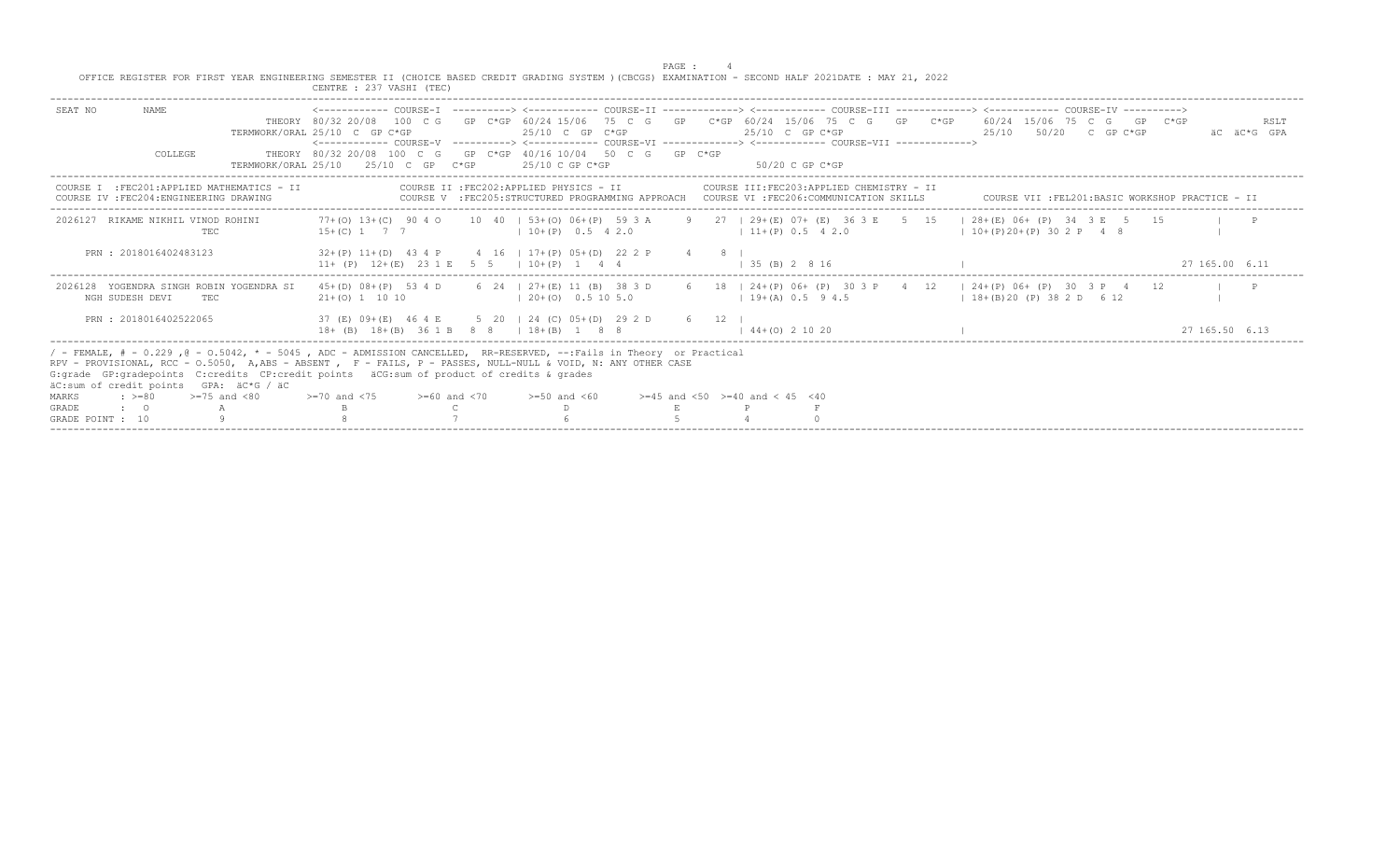|                  |                                   |                                                                                                                                                                                                                                                                                                                                                                                 |                                   |                                                                                                                                | PAGE. |                                                                                                                                         |  |                                                                                                                                                  |                |                     |
|------------------|-----------------------------------|---------------------------------------------------------------------------------------------------------------------------------------------------------------------------------------------------------------------------------------------------------------------------------------------------------------------------------------------------------------------------------|-----------------------------------|--------------------------------------------------------------------------------------------------------------------------------|-------|-----------------------------------------------------------------------------------------------------------------------------------------|--|--------------------------------------------------------------------------------------------------------------------------------------------------|----------------|---------------------|
|                  |                                   | OFFICE REGISTER FOR FIRST YEAR ENGINEERING SEMESTER II (CHOICE BASED CREDIT GRADING SYSTEM )(CBCGS) EXAMINATION - SECOND HALF 2021DATE : MAY 21, 2022                                                                                                                                                                                                                           | CENTRE : 403 VASHI (SIGEC)        |                                                                                                                                |       |                                                                                                                                         |  |                                                                                                                                                  |                |                     |
| SEAT NO          | NAME.                             |                                                                                                                                                                                                                                                                                                                                                                                 | TERMWORK/ORAL 25/10 C GP C*GP     | $25/10$ C GP C*GP                                                                                                              |       | $25/10$ C GP C*GP<br><------------ COURSE-V -----------> <------------ COURSE-VI -------------> <------------ COURSE-VII -------------> |  | THEORY 80/32 20/08 100 C G GP C*GP 60/24 15/06 75 C G GP C*GP 60/24 15/06 75 C G GP C*GP 60/24 15/06 75 C G GP C*GP<br>$25/10$ $50/20$ C GP C*GP |                | RSLT<br>AC AC*G GPA |
|                  | COLLEGE                           |                                                                                                                                                                                                                                                                                                                                                                                 |                                   | THEORY 80/32 20/08 100 C G GP C*GP 40/16 10/04 50 C G GP C*GP<br>TERMWORK/ORAL $25/10$ $25/10$ C GP $C*GP$ $25/10$ C GP $C*GP$ |       | $50/20$ C GP C*GP                                                                                                                       |  |                                                                                                                                                  |                |                     |
|                  |                                   | COURSE I : FEC201: APPLIED MATHEMATICS - II<br>COURSE IV : FEC204: ENGINEERING DRAWING                                                                                                                                                                                                                                                                                          |                                   | COURSE II : FEC202: APPLIED PHYSICS - II                                                                                       |       | COURSE III:FEC203:APPLIED CHEMISTRY - II<br>COURSE V :FEC205:STRUCTURED PROGRAMMING APPROACH COURSE VI :FEC206:COMMUNICATION SKILLS     |  | COURSE VII :FEL201:BASIC WORKSHOP PRACTICE - II                                                                                                  |                |                     |
|                  | 2026108 TAYADE AKASH GANESH REKHA | SIGCE                                                                                                                                                                                                                                                                                                                                                                           |                                   | $10+(P)$ 1 4 4 $(10+(P)$ 0.5 4 2.0                                                                                             |       | $1\ 15\ (C)\ 0.5\ 7\ 3.5$                                                                                                               |  | 34+(P) 08+(P) 42 4 P 4 16   24+(P) 06+(P) 30 3 P 4 12   34+(D) 06+ (P) 40 3 D 6 18   32+(D) 06+ (P) 38 3 D 6 18<br>$10+(P)23+(E)332P$ 4 8        |                |                     |
|                  | PRN: 2018016401741207             |                                                                                                                                                                                                                                                                                                                                                                                 |                                   | 44 (D) 09+ (E) 53 4 D 6 24   19+ (E) 04+ (P) 23 2 E 5 10<br>$14+$ (D) 17 (C) 31 1 C 7 7 1 10 + (P) 1 4 4                       |       | $1, 20+(P)$ 2 4 8                                                                                                                       |  |                                                                                                                                                  | 27 134 50 4 98 |                     |
|                  |                                   | / - FEMALE, # - 0.229, @ - 0.5042, * - 5045, ADC - ADMISSION CANCELLED, RR-RESERVED, --:Fails in Theory or Practical<br>RPV - PROVISIONAL, RCC - 0.5050, A, ABS - ABSENT, F - FAILS, P - PASSES, NULL-NULL & VOID, N: ANY OTHER CASE<br>G: grade GP: gradepoints C: credits CP: credit points äCG: sum of product of credits & grades<br>äC:sum of credit points GPA: äC*G / äC |                                   |                                                                                                                                |       |                                                                                                                                         |  |                                                                                                                                                  |                |                     |
| MARKS            |                                   | $\Rightarrow$ $> = 80$ $\Rightarrow$ $= 75$ and $< 80$                                                                                                                                                                                                                                                                                                                          | $>=70$ and $<75$ $>=60$ and $<70$ | $>=50$ and $<60$                                                                                                               |       | $>=45$ and $<50$ $>=40$ and $< 45$ $<40$                                                                                                |  |                                                                                                                                                  |                |                     |
| <b>GRADE</b>     | $\cdot$ 0                         |                                                                                                                                                                                                                                                                                                                                                                                 |                                   |                                                                                                                                |       |                                                                                                                                         |  |                                                                                                                                                  |                |                     |
| GRADE POINT : 10 |                                   |                                                                                                                                                                                                                                                                                                                                                                                 |                                   |                                                                                                                                |       |                                                                                                                                         |  |                                                                                                                                                  |                |                     |
|                  |                                   |                                                                                                                                                                                                                                                                                                                                                                                 |                                   |                                                                                                                                |       |                                                                                                                                         |  |                                                                                                                                                  |                |                     |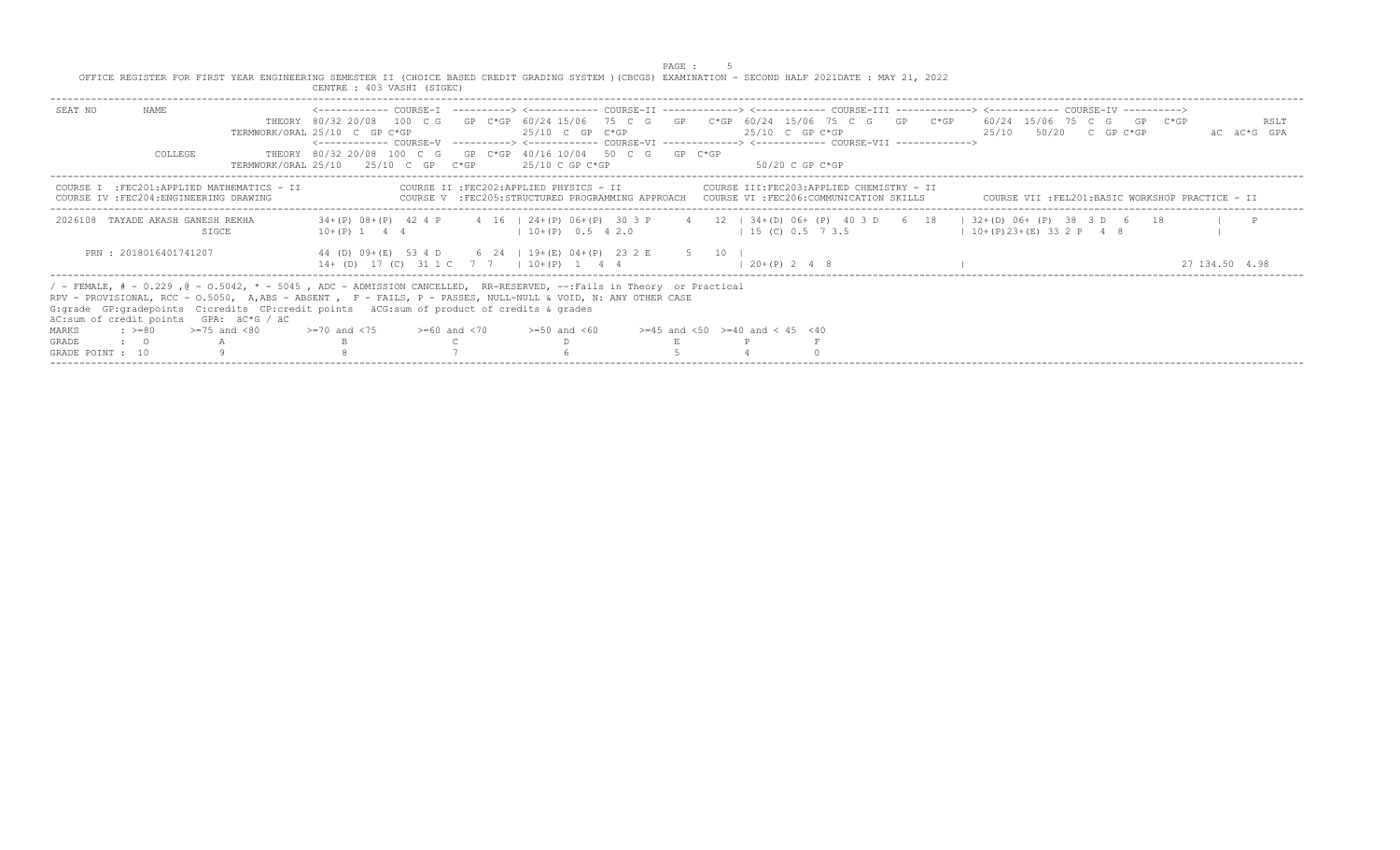|                  |                                                                                                                                                                                                                                                                                                                                                                                 |                                                                                                      |  |                                                                                                             | PAGE : |                                                                                                                                                                                                                                                                |                           |  |  |                                                 |
|------------------|---------------------------------------------------------------------------------------------------------------------------------------------------------------------------------------------------------------------------------------------------------------------------------------------------------------------------------------------------------------------------------|------------------------------------------------------------------------------------------------------|--|-------------------------------------------------------------------------------------------------------------|--------|----------------------------------------------------------------------------------------------------------------------------------------------------------------------------------------------------------------------------------------------------------------|---------------------------|--|--|-------------------------------------------------|
|                  | OFFICE REGISTER FOR FIRST YEAR ENGINEERING SEMESTER II (CHOICE BASED CREDIT GRADING SYSTEM ) (CBCGS) EXAMINATION - SECOND HALF 2021DATE : MAY 21, 2022                                                                                                                                                                                                                          | CENTRE : 426 VASHI (FCRIT)                                                                           |  |                                                                                                             |        |                                                                                                                                                                                                                                                                |                           |  |  |                                                 |
| SEAT NO          | NAME                                                                                                                                                                                                                                                                                                                                                                            | TERMWORK/ORAL 25/10 C GP C*GP                                                                        |  | $25/10$ C GP C*GP                                                                                           |        | THEORY 80/32 20/08 100 C G GP C*GP 60/24 15/06 75 C G GP C*GP 60/24 15/06 75 C G GP C*GP 60/24 15/06 75 C G GP C*GP<br>$25/10$ C GP C*GP<br><------------ COURSE-V -----------> <------------ COURSE-VI -------------> <------------ COURSE-VII -------------> | $25/10$ $50/20$ C GP C*GP |  |  | RSLT<br>AC AC*G GPA                             |
|                  | <b>COLLEGE</b>                                                                                                                                                                                                                                                                                                                                                                  | THEORY 80/32 20/08 100 C G GP C*GP 40/16 10/04 50 C G GP C*GP<br>TERMWORK/ORAL 25/10 25/10 C GP C*GP |  | $25/10$ C GP C*GP                                                                                           |        | -50/20 C GP C*GP                                                                                                                                                                                                                                               |                           |  |  |                                                 |
|                  | COURSE I : FEC201: APPLIED MATHEMATICS - II<br>COURSE IV : FEC204: ENGINEERING DRAWING                                                                                                                                                                                                                                                                                          |                                                                                                      |  | COURSE II : FEC202: APPLIED PHYSICS - II                                                                    |        | COURSE III:FEC203:APPLIED CHEMISTRY - II<br>COURSE V :FEC205:STRUCTURED PROGRAMMING APPROACH COURSE VI :FEC206:COMMUNICATION SKILLS                                                                                                                            |                           |  |  | COURSE VII :FEL201:BASIC WORKSHOP PRACTICE - II |
|                  | 2026134 / DURAI ANOINTY WILSON JEYAVATHI<br>FCRIT                                                                                                                                                                                                                                                                                                                               |                                                                                                      |  | $12 + (E)$ 1 5 5 1 $14 + (D)$ 0.5 6 3.0                                                                     |        | 34+(P) 10 (D) 44 4 P 4 16   34+(D) 08+(D) 42 3 D 6 18   24+(P) 06+ (P) 30 3 P 4 12   24 (P) 09+ (C) 33 3 P 4 12<br>$15+(C)$ 0.5 7 3.5 $16+(C)$ 32+(C) 48 2 C 7 14                                                                                              |                           |  |  | $\blacksquare$                                  |
|                  | PRN: 2018016401225787                                                                                                                                                                                                                                                                                                                                                           |                                                                                                      |  | $32+(P)$ 08+(P) 40 4 P 4 16   24+(C) 06+(C) 30 2 C 7 14  <br>$12+$ (E) $10+(P)$ 22 1 P 4 4   21+(0) 1 10 10 |        | $140+ (0)$ 2 10 20                                                                                                                                                                                                                                             |                           |  |  | 27 147 50 5.46                                  |
|                  | / - FEMALE, # - 0.229, @ - 0.5042, * - 5045, ADC - ADMISSION CANCELLED, RR-RESERVED, --:Fails in Theory or Practical<br>RPV - PROVISIONAL, RCC - 0.5050, A,ABS - ABSENT , F - FAILS, P - PASSES, NULL-NULL & VOID, N: ANY OTHER CASE<br>G: grade GP: gradepoints C: credits CP: credit points äCG: sum of product of credits & grades<br>äC:sum of credit points GPA: äC*G / äC |                                                                                                      |  |                                                                                                             |        |                                                                                                                                                                                                                                                                |                           |  |  |                                                 |
| MARKS            | $\div$ >=80 >=75 and <80                                                                                                                                                                                                                                                                                                                                                        | $>=70$ and $<75$ $>=60$ and $<70$                                                                    |  | $>=50$ and $<60$                                                                                            |        | $>=45$ and $<50$ $>=40$ and $< 45$ $<40$                                                                                                                                                                                                                       |                           |  |  |                                                 |
| <b>GRADE</b>     | $\cdot$ 0                                                                                                                                                                                                                                                                                                                                                                       |                                                                                                      |  |                                                                                                             |        |                                                                                                                                                                                                                                                                |                           |  |  |                                                 |
| GRADE POINT : 10 |                                                                                                                                                                                                                                                                                                                                                                                 |                                                                                                      |  |                                                                                                             |        |                                                                                                                                                                                                                                                                |                           |  |  |                                                 |
|                  |                                                                                                                                                                                                                                                                                                                                                                                 |                                                                                                      |  |                                                                                                             |        |                                                                                                                                                                                                                                                                |                           |  |  |                                                 |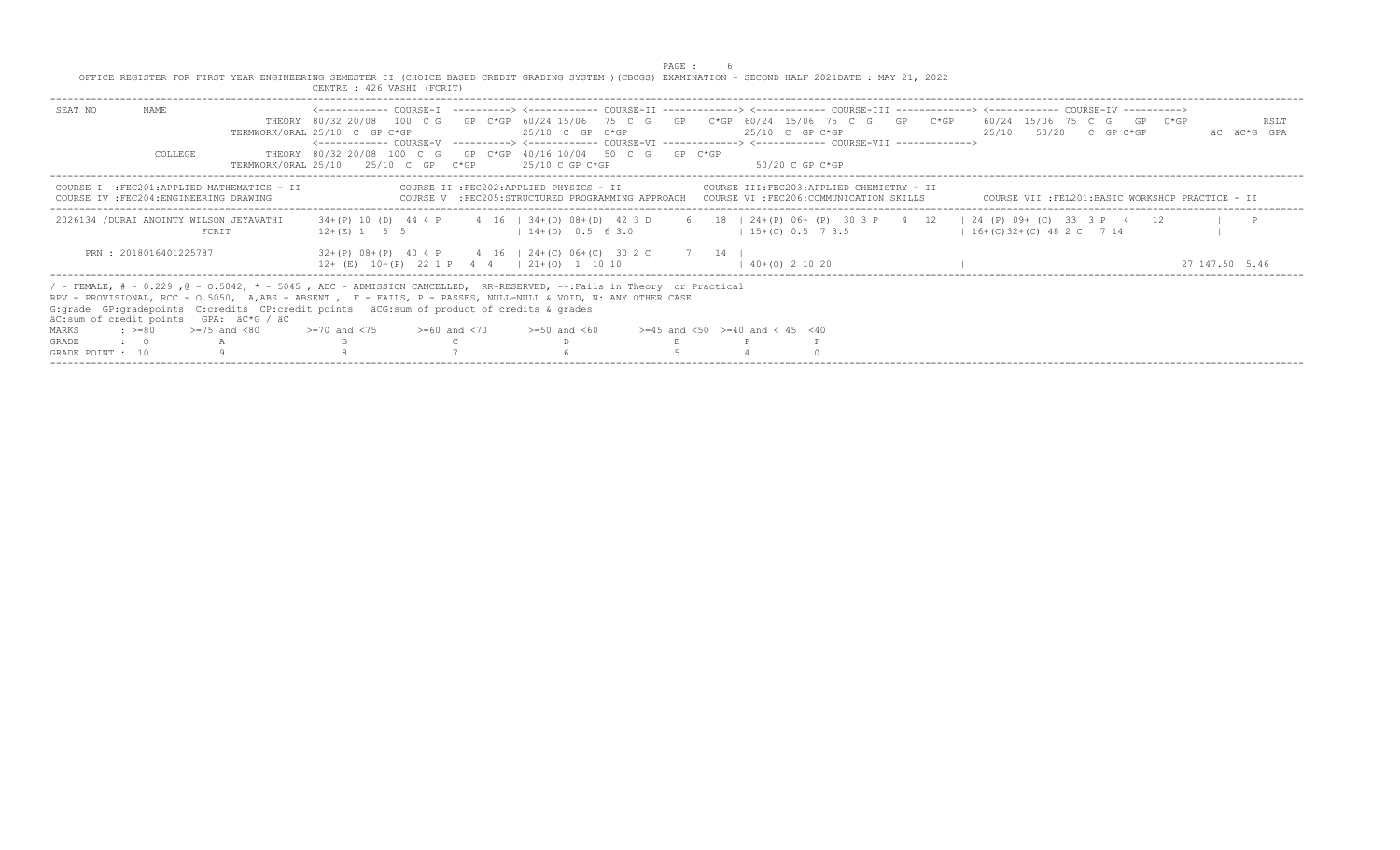|                  |                                                                                                                                                                                                                                                                                                                                                                                                                                 |                                                                                                                                                        |                                                                                                            |  |  |                                                       |  | PAGE : |                                                                                                                                                                            |                  |  |                                                                                                                                              |                     |  |
|------------------|---------------------------------------------------------------------------------------------------------------------------------------------------------------------------------------------------------------------------------------------------------------------------------------------------------------------------------------------------------------------------------------------------------------------------------|--------------------------------------------------------------------------------------------------------------------------------------------------------|------------------------------------------------------------------------------------------------------------|--|--|-------------------------------------------------------|--|--------|----------------------------------------------------------------------------------------------------------------------------------------------------------------------------|------------------|--|----------------------------------------------------------------------------------------------------------------------------------------------|---------------------|--|
|                  |                                                                                                                                                                                                                                                                                                                                                                                                                                 | OFFICE REGISTER FOR FIRST YEAR ENGINEERING SEMESTER II (CHOICE BASED CREDIT GRADING SYSTEM ) (CBCGS) EXAMINATION - SECOND HALF 2021DATE : MAY 21, 2022 | CENTRE : 428 VASHI (DMCE)                                                                                  |  |  |                                                       |  |        |                                                                                                                                                                            |                  |  |                                                                                                                                              |                     |  |
| SEAT NO          | NAME                                                                                                                                                                                                                                                                                                                                                                                                                            |                                                                                                                                                        | TERMWORK/ORAL 25/10 C GP C*GP                                                                              |  |  | $25/10$ C GP C*GP                                     |  |        | $25/10$ C GP C*GP<br><------------ COURSE-V ----------> <------------ COURSE-VI -------------> <------------ COURSE-VII ------------->                                     |                  |  | THEORY 80/32 20/08 100 C G GP C*GP 60/24 15/06 75 C G GP C*GP 60/24 15/06 75 C G GP C*GP 60/24 15/06 75 C G GP C*GP<br>25/10 50/20 C GP C*GP | RSLT<br>AC AC*G GPA |  |
|                  | COLLEGE                                                                                                                                                                                                                                                                                                                                                                                                                         |                                                                                                                                                        | THEORY 80/32 20/08 100 C G GP C*GP 40/16 10/04 50 C G GP C*GP<br>$TERMWORK/ORAL$ 25/10 $25/10$ C GP $C*GP$ |  |  | 25/10 C GP C*GP                                       |  |        |                                                                                                                                                                            | -50/20 C GP C*GP |  |                                                                                                                                              |                     |  |
|                  | COURSE IV : FEC204: ENGINEERING DRAWING                                                                                                                                                                                                                                                                                                                                                                                         | COURSE I : FEC201: APPLIED MATHEMATICS - II                                                                                                            |                                                                                                            |  |  |                                                       |  |        | COURSE II :FEC202:APPLIED PHYSICS - II COURSE III:FEC203:APPLIED CHEMISTRY - II<br>COURSE V :FEC205:STRUCTURED PROGRAMMING APPROACH COURSE VI :FEC206:COMMUNICATION SKILLS |                  |  | COURSE VII :FEL201:BASIC WORKSHOP PRACTICE - II                                                                                              |                     |  |
|                  | 2026109 MATHEW SHIBIN BABU SOSAMMA                                                                                                                                                                                                                                                                                                                                                                                              | DMCE                                                                                                                                                   | $20+(0)$ 1 10 10                                                                                           |  |  | $17+ (C)$ 0.5 7 3.5                                   |  |        | $1, 15 + (C)$ 0.5 7 3.5                                                                                                                                                    |                  |  | 32+(P) 12+(C) 44 4 P 4 16   24+(P) 06+(P) 30 3 P 4 12   29+(E) 08+ (D) 37 3 E 5 15   24 (P) 08+ (D) 32 3 P 4 12  <br>$14+(D)20+(P)342E$ 5 10 |                     |  |
|                  | PRN: 2018016401457427                                                                                                                                                                                                                                                                                                                                                                                                           |                                                                                                                                                        |                                                                                                            |  |  | 35+(P) 08+(P) 43 4 P 4 16   19+(E) 08+(O) 27 2 D 6 12 |  |        | $(42+ (0) 2 10 20)$                                                                                                                                                        |                  |  |                                                                                                                                              | 27 142.00 5.26      |  |
|                  | $13+$ (D) $16+(C)$ 29 1 D 6 6   14+(D) 1 6 6<br>/ - FEMALE, # - 0.229, @ - 0.5042, * - 5045, ADC - ADMISSION CANCELLED, RR-RESERVED, --:Fails in Theory or Practical<br>RPV - PROVISIONAL, RCC - 0.5050, A, ABS - ABSENT, F - FAILS, P - PASSES, NULL-NULL & VOID, N: ANY OTHER CASE<br>G: qrade GP: qradepoints C: credits CP: credit points äCG: sum of product of credits & qrades<br>äC:sum of credit points GPA: äC*G / äC |                                                                                                                                                        |                                                                                                            |  |  |                                                       |  |        |                                                                                                                                                                            |                  |  |                                                                                                                                              |                     |  |
| MARKS            | $\div$ >=80 >=75 and <80                                                                                                                                                                                                                                                                                                                                                                                                        |                                                                                                                                                        | $>=70$ and $<75$ $>=60$ and $<70$ $>=50$ and $<60$                                                         |  |  |                                                       |  |        | $>=45$ and $<50$ $>=40$ and $< 45$ $<40$                                                                                                                                   |                  |  |                                                                                                                                              |                     |  |
| <b>GRADE</b>     | $\cdot$ $\cdot$ 0                                                                                                                                                                                                                                                                                                                                                                                                               |                                                                                                                                                        |                                                                                                            |  |  |                                                       |  |        |                                                                                                                                                                            |                  |  |                                                                                                                                              |                     |  |
| GRADE POINT : 10 |                                                                                                                                                                                                                                                                                                                                                                                                                                 |                                                                                                                                                        |                                                                                                            |  |  |                                                       |  |        |                                                                                                                                                                            |                  |  |                                                                                                                                              |                     |  |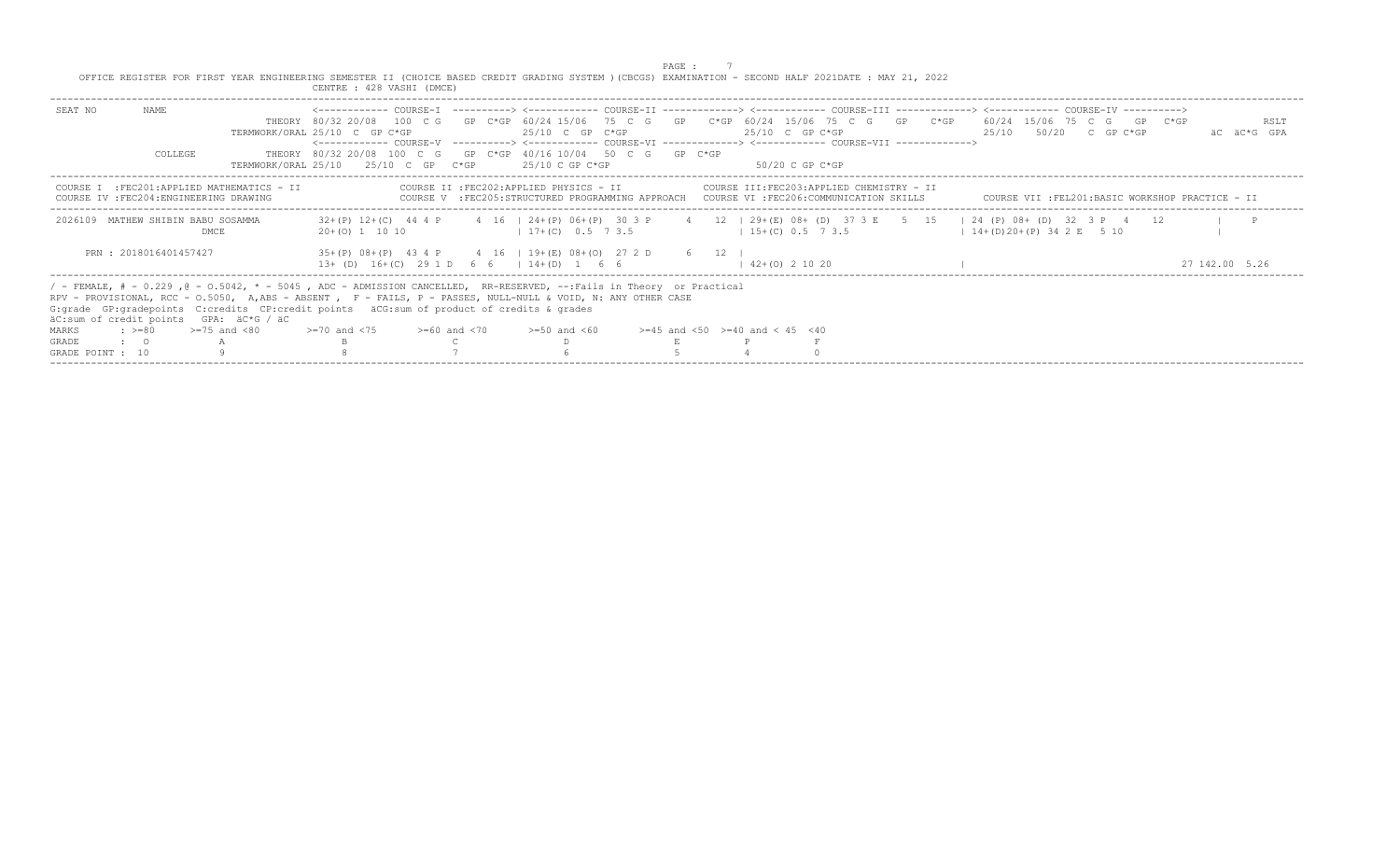|                                                                                                                                                                                                                                                                                                                                                                                                                                                                | CENTRE : 524 ANDHERI (MCTCE)                                           |                                                                                                         | PAGE :<br>OFFICE REGISTER FOR FIRST YEAR ENGINEERING SEMESTER II (CHOICE BASED CREDIT GRADING SYSTEM ) (CBCGS) EXAMINATION - SECOND HALF 2021DATE : MAY 21, 2022                                                                                                                   |                                                   |
|----------------------------------------------------------------------------------------------------------------------------------------------------------------------------------------------------------------------------------------------------------------------------------------------------------------------------------------------------------------------------------------------------------------------------------------------------------------|------------------------------------------------------------------------|---------------------------------------------------------------------------------------------------------|------------------------------------------------------------------------------------------------------------------------------------------------------------------------------------------------------------------------------------------------------------------------------------|---------------------------------------------------|
| SEAT NO<br>NAME.<br>COLLEGE<br>TERMWORK/ORAL 25/10                                                                                                                                                                                                                                                                                                                                                                                                             | TERMWORK/ORAL 25/10 C GP C*GP<br>$25/10$ C GP C*GP                     | $25/10$ C GP C*GP<br>THEORY 80/32 20/08 100 C G GP C*GP 40/16 10/04 50 C G GP C*GP<br>$25/10$ C GP C*GP | THEORY 80/32 20/08 100 C G GP C*GP 60/24 15/06 75 C G GP C*GP 60/24 15/06 75 C G GP C*GP 60/24 15/06 75 C G GP C*GP<br>$25/10$ C GP C*GP<br><------------ COURSE-V ----------> <------------ COURSE-VI -------------> <------------ COURSE-VII -------------><br>$50/20$ C GP C*GP | RSLT<br>2.5/10<br>50/20 C GP C*GP<br>äC äC*G GPA  |
| COURSE I : FEC201: APPLIED MATHEMATICS - II<br>COURSE IV : FEC204: ENGINEERING DRAWING                                                                                                                                                                                                                                                                                                                                                                         |                                                                        | COURSE IT : FEC202: APPLIED PHYSICS - II                                                                | COURSE III:FEC203:APPLIED CHEMISTRY - II<br>COURSE V :FEC205:STRUCTURED PROGRAMMING APPROACH COURSE VI :FEC206:COMMUNICATION SKILLS                                                                                                                                                | COURSE VII : FEL201: BASIC WORKSHOP PRACTICE - II |
| 2026105 ADESHRA AKSHEEL ANVESH PRITI<br>MCTCE                                                                                                                                                                                                                                                                                                                                                                                                                  | $18 + (B)$ 1 8 8                                                       | $1, 15 + (C)$ 0.5 7 3.5                                                                                 | 38+(E) 11+(D) 49 4 E 5 20   32+(D) 14+(O) 46 3 C 7 21   A(F) 06+ (P) -- ---- -- --   32+(D) 12+ (O) 44 3 D 6 18<br>$1\,3+(D)\,27+(D)\,40\,2(D)$ 6 12                                                                                                                               |                                                   |
| PRN: 2018016401812012                                                                                                                                                                                                                                                                                                                                                                                                                                          | 33+(P) 12E(C) 45 4 E<br>$10+$ (P) $10+(P)$ 20 1 P 4 4   $19+(A)$ 1 9 9 | 5 20 1 22 + (D) 07 + (B) 29 2 D                                                                         | $6 \t12 \t1$<br>$125+(D)2612$                                                                                                                                                                                                                                                      | $24, 143, 00 -$                                   |
| 2026106 PATIL SHATIN SUSHANT APARNA<br><b>MCTCE</b>                                                                                                                                                                                                                                                                                                                                                                                                            | $46+(D)$ $10+(D)$ 56 4 D<br>$15+(C)$ 1 7 7                             | 6 24 $\pm$ 39 + (C) 09 + (C) 48 3 C<br>$124+(0)$ 0.5 10 5.0                                             | 7 21   28 + (E) 10 + (C) 38 3 D 6 18   24 (P) 06 + (P) 30 3 P 4 12<br>$(24+(0), 0.5, 10, 5, 0)$                                                                                                                                                                                    | $122+(0)42+(0)64201020$                           |
| PRN :                                                                                                                                                                                                                                                                                                                                                                                                                                                          | $23+$ (0) $21+(0)$ 44 1 0 10 10 $(24+(0)$ 1 10 10                      | $44+(D)$ 08+(P) 52 4 D 6 24   21+(D) 07+(B) 28 2 D                                                      | 6 12 1<br>$146+ (0)$ 2 10 20                                                                                                                                                                                                                                                       | 27 188.00 6.96                                    |
| 2026107 PATIL HARSHWARDHAN ABHYUDAY SHAR<br>MCTCE<br>MILA                                                                                                                                                                                                                                                                                                                                                                                                      | $13+(D)$ 1 6 6                                                         | $12+(E)$ 0.5 5 2.5                                                                                      | 74+(0) 08+(P) 82 4 0 10 40   51+(0) 08+(D) 59 3 A 9 27   53+(0) 14 (0) 67 3 O 10 30   28+(E) 06+ (P) 34 3 E 5 15<br>$10+(P) 0.5 4 2.0$                                                                                                                                             | $1\ 14+(D)22+(P)362E$ 5 10                        |
| PRN : 2018016401988497                                                                                                                                                                                                                                                                                                                                                                                                                                         | $12+$ (E) $11+(P)$ 2.3 1 E 5 5 1 19 + (A) 1 9 9                        | 54+(C) 08+(P) 62 4 C 7 28   17+(P) 06+(C) 23 2 E                                                        | 5 10 1<br>$1 \t39+(A) \t2 \t9 \t18$                                                                                                                                                                                                                                                | 27 202.50 7.50                                    |
| / - FEMALE, # - 0.229, @ - 0.5042, * - 5045, ADC - ADMISSION CANCELLED, RR-RESERVED, --:Fails in Theory or Practical<br>RPV - PROVISIONAL, RCC - 0.5050, A, ABS - ABSENT, F - FAILS, P - PASSES, NULL-NULL & VOID, N: ANY OTHER CASE<br>G: grade GP: gradepoints C: credits CP: credit points aCG: sum of product of credits & grades<br>äC:sum of credit points GPA: äC*G / äC<br>$: >=80$<br>>=75 and <80<br>MARKS<br>GRADE<br>$\cdot$ 0<br>GRADE POINT : 10 | $>=70$ and $<75$ $>=60$ and $<70$                                      | $>= 50$ and $< 60$                                                                                      | $>=45$ and $<50$ $>=40$ and $< 45$ $<40$                                                                                                                                                                                                                                           |                                                   |
|                                                                                                                                                                                                                                                                                                                                                                                                                                                                |                                                                        |                                                                                                         |                                                                                                                                                                                                                                                                                    |                                                   |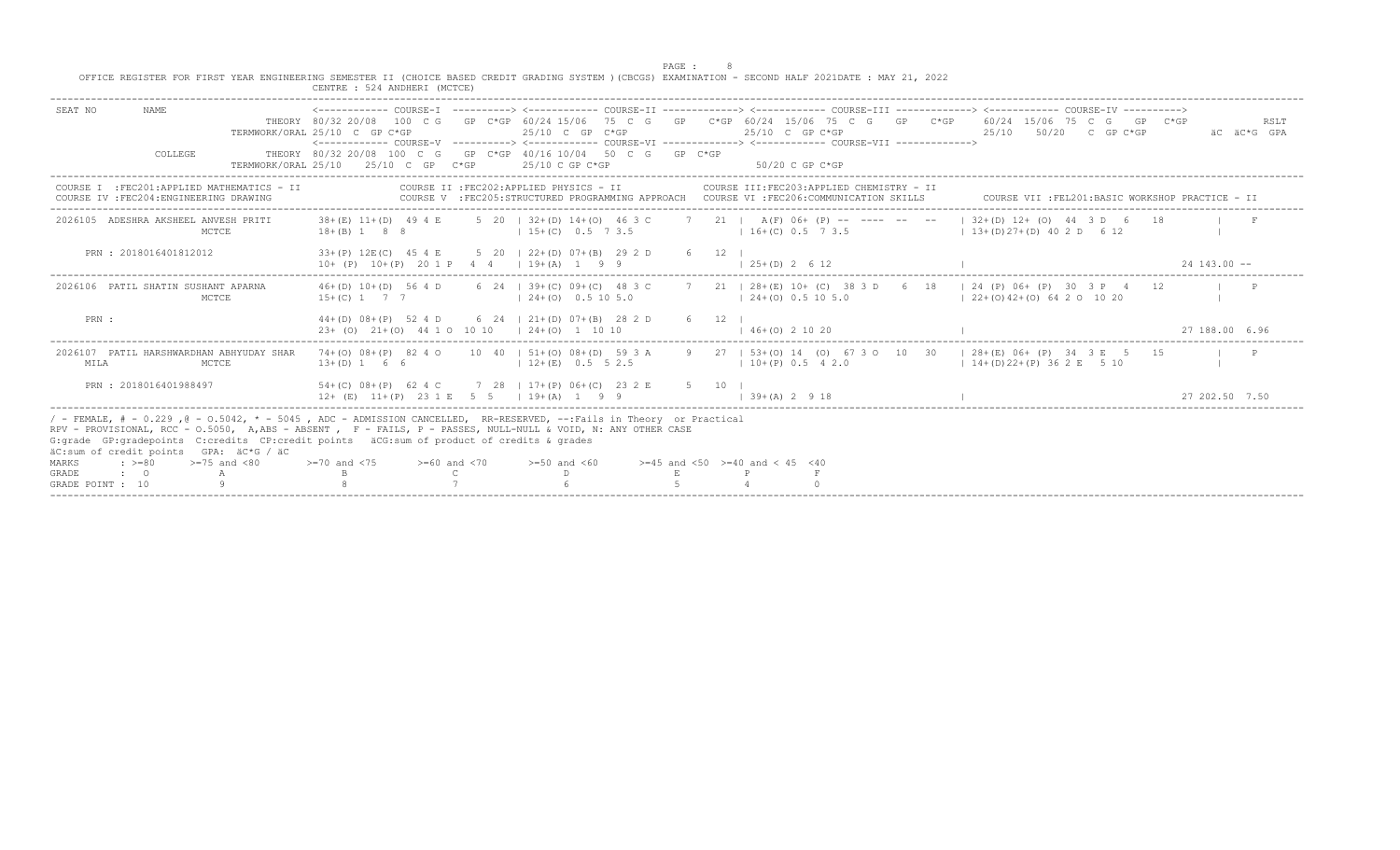|                  |                       | OFFICE REGISTER FOR FIRST YEAR ENGINEERING SEMESTER II (CHOICE BASED CREDIT GRADING SYSTEM ) (CBCGS) EXAMINATION - SECOND HALF 2021DATE : MAY 21, 2022                                                                                                                                                                                                                          |                                                                                                                                                                                                                                                                            |  |                                                                                                                                     | PAGE : |                                          |                                          |                       |                       |                                                 |
|------------------|-----------------------|---------------------------------------------------------------------------------------------------------------------------------------------------------------------------------------------------------------------------------------------------------------------------------------------------------------------------------------------------------------------------------|----------------------------------------------------------------------------------------------------------------------------------------------------------------------------------------------------------------------------------------------------------------------------|--|-------------------------------------------------------------------------------------------------------------------------------------|--------|------------------------------------------|------------------------------------------|-----------------------|-----------------------|-------------------------------------------------|
|                  |                       |                                                                                                                                                                                                                                                                                                                                                                                 | CENTRE : 531 BORIVLI (SFIT)                                                                                                                                                                                                                                                |  |                                                                                                                                     |        |                                          |                                          |                       |                       |                                                 |
| SEAT NO          | NAME                  |                                                                                                                                                                                                                                                                                                                                                                                 | THEORY 80/32 20/08 100 C G GP C*GP 60/24 15/06 75 C G GP C*GP 60/24 15/06 75 C G GP C*GP 60/24 15/06 75 C G GP C*GP<br>TERMWORK/ORAL 25/10 C GP C*GP<br><------------- COURSE-V ----------> <------------ COURSE-VI -------------> <------------ COURSE-VII -------------> |  | $25/10$ C GP C*GP                                                                                                                   |        | $25/10$ C GP C*GP                        |                                          |                       | 25/10 50/20 C GP C*GP | RSLT<br>AC AC*G GPA                             |
|                  | COLLEGE               |                                                                                                                                                                                                                                                                                                                                                                                 | THEORY 80/32 20/08 100 C G GP C*GP 40/16 10/04 50 C G GP C*GP<br>TERMWORK/ORAL 25/10 25/10 C GP C*GP                                                                                                                                                                       |  | 25/10 C GP C*GP                                                                                                                     |        | $50/20$ C GP C*GP                        |                                          |                       |                       |                                                 |
|                  |                       | COURSE I : FEC201: APPLIED MATHEMATICS - II<br>COURSE IV : FEC204: ENGINEERING DRAWING                                                                                                                                                                                                                                                                                          |                                                                                                                                                                                                                                                                            |  | COURSE II : FEC202: APPLIED PHYSICS - II<br>COURSE V :FEC205:STRUCTURED PROGRAMMING APPROACH COURSE VI :FEC206:COMMUNICATION SKILLS |        |                                          | COURSE III:FEC203:APPLIED CHEMISTRY - II |                       |                       | COURSE VII :FEL201:BASIC WORKSHOP PRACTICE - II |
|                  |                       | 2026131 GUJAR SHUBHAM SACHIN SHUBHANGI<br>SFIT                                                                                                                                                                                                                                                                                                                                  | 74+(0) 08+(P) 82 4 0 10 40   48+(0) 12+(0) 60 3 0 10 30   24+(P) 08+ (D) 32 3 P 4 12   36+(C) 08+ (D) 44 3 D 6 18<br>$15+(C)$ 1 7 7                                                                                                                                        |  | $14+(D)$ 0.5 6 3.0                                                                                                                  |        | $13+(D) 0.5 6 3.0$                       |                                          | $17+(C)39+(A)562B816$ |                       | $\mathbb{P}$                                    |
|                  | PRN: 2018016401538404 |                                                                                                                                                                                                                                                                                                                                                                                 | 61 (A) 08+ (P) 69 4 C 7 28   24+ (C) 05+ (D) 29 2 D 6 12<br>$12+$ (E) $15+(C)$ 27 1 D 6 6   18 + (B) 1 8 8                                                                                                                                                                 |  |                                                                                                                                     |        | $37+ (R)$ 2 8 16                         |                                          |                       |                       | 27 199 00 7 37                                  |
|                  |                       | / - FEMALE, # - 0.229, @ - 0.5042, * - 5045, ADC - ADMISSION CANCELLED, RR-RESERVED, --:Fails in Theory or Practical<br>RPV - PROVISIONAL, RCC - 0.5050, A, ABS - ABSENT, F - FAILS, P - PASSES, NULL-NULL & VOID, N: ANY OTHER CASE<br>G: grade GP: gradepoints C: credits CP: credit points aCG: sum of product of credits & grades<br>äC:sum of credit points GPA: äC*G / äC |                                                                                                                                                                                                                                                                            |  |                                                                                                                                     |        |                                          |                                          |                       |                       |                                                 |
| MARKS            |                       | $\approx$ $> = 80$ $\approx$ $= 75$ and $< 80$                                                                                                                                                                                                                                                                                                                                  | $>=70$ and $<75$ $>=60$ and $<70$                                                                                                                                                                                                                                          |  | $>=50$ and $<60$                                                                                                                    |        | $>=45$ and $<50$ $>=40$ and $< 45$ $<40$ |                                          |                       |                       |                                                 |
| GRADE            | $\cdot$ $\cdot$ 0     |                                                                                                                                                                                                                                                                                                                                                                                 |                                                                                                                                                                                                                                                                            |  |                                                                                                                                     |        |                                          |                                          |                       |                       |                                                 |
| GRADE POINT : 10 |                       |                                                                                                                                                                                                                                                                                                                                                                                 |                                                                                                                                                                                                                                                                            |  |                                                                                                                                     |        |                                          |                                          |                       |                       |                                                 |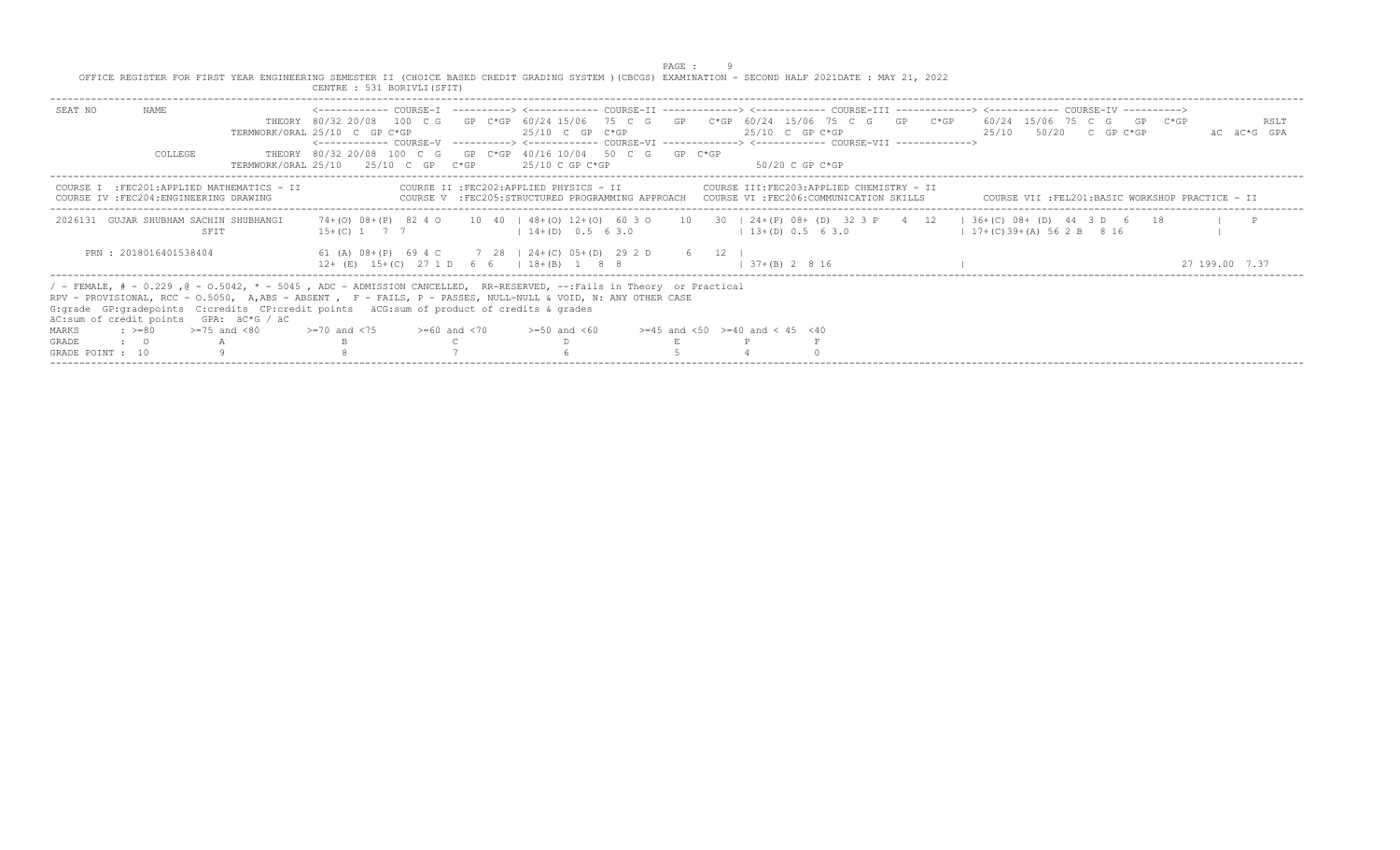|                  |                       |                                                                                                                                                                                                                                                                                                                                                                                 |                                   |                                                                                                                                | PAGE : 10 |                                          |                                                                                                                                     |                                                                                                                                                                      |                       |
|------------------|-----------------------|---------------------------------------------------------------------------------------------------------------------------------------------------------------------------------------------------------------------------------------------------------------------------------------------------------------------------------------------------------------------------------|-----------------------------------|--------------------------------------------------------------------------------------------------------------------------------|-----------|------------------------------------------|-------------------------------------------------------------------------------------------------------------------------------------|----------------------------------------------------------------------------------------------------------------------------------------------------------------------|-----------------------|
|                  |                       | OFFICE REGISTER FOR FIRST YEAR ENGINEERING SEMESTER II (CHOICE BASED CREDIT GRADING SYSTEM )(CBCGS) EXAMINATION - SECOND HALF 2021DATE : MAY 21, 2022                                                                                                                                                                                                                           | CENTRE : 534 WADALA (VIT)         |                                                                                                                                |           |                                          |                                                                                                                                     |                                                                                                                                                                      |                       |
| SEAT NO          | NAME.                 |                                                                                                                                                                                                                                                                                                                                                                                 | TERMWORK/ORAL 25/10 C GP C*GP     | $25/10$ C GP C*GP                                                                                                              |           | $25/10$ C GP C*GP                        | <------------ COURSE-V -----------> <------------ COURSE-VI -------------> <------------ COURSE-VII ------------->                  | THEORY 80/32 20/08 100 C G GP C*GP 60/24 15/06 75 C G GP C*GP 60/24 15/06 75 C G GP C*GP 60/24 15/06 75 C G GP C*GP<br>$25/10$ $50/20$ C GP C*GP                     | RSLT<br>AC AC*G GPA   |
|                  | COLLEGE               |                                                                                                                                                                                                                                                                                                                                                                                 |                                   | THEORY 80/32 20/08 100 C G GP C*GP 40/16 10/04 50 C G GP C*GP<br>TERMWORK/ORAL $25/10$ $25/10$ C GP $C*GP$ $25/10$ C GP $C*GP$ |           | 50/20 C GP C*GP                          |                                                                                                                                     |                                                                                                                                                                      |                       |
|                  |                       | COURSE I : FEC201: APPLIED MATHEMATICS - II<br>COURSE IV : FEC204: ENGINEERING DRAWING                                                                                                                                                                                                                                                                                          |                                   | COURSE II : FEC202: APPLIED PHYSICS - II                                                                                       |           |                                          | COURSE III:FEC203:APPLIED CHEMISTRY - II<br>COURSE V :FEC205:STRUCTURED PROGRAMMING APPROACH COURSE VI :FEC206:COMMUNICATION SKILLS | COURSE VII :FEL201:BASIC WORKSHOP PRACTICE - II                                                                                                                      |                       |
|                  | PANA PRAVEENA JAM VIT | 2026102 JAMPANA PRATEEK SURYAPRAKASH JAM                                                                                                                                                                                                                                                                                                                                        |                                   | $24+(0)$ 1 10 10                                                                                                               |           |                                          |                                                                                                                                     | A (F) 08+(P) -- ---- -- --   A(F) 10+(C) -- ---- -- --   A(F) 08+ (D) -- ---- -- --   OOF(F) 09+ (C) -- ---- -- --<br>$14+(D)$ 0.5 6 3.0 $120+(O)28+(D)$ 48 2 C 7 14 |                       |
|                  | PRN: 2018016402406781 |                                                                                                                                                                                                                                                                                                                                                                                 |                                   | A (F) 10+(D) -- ---- -- --   17+(P) 07+(B) 24 2 E 5 10<br>$17+$ (C) $11+(P)$ 28 1 D 6 6 $\mid$ 22+(0) 1 10 10                  |           | $1 \t38 + (A) \t2 \t9 \t18$              |                                                                                                                                     |                                                                                                                                                                      | $10 \t 76 \t 00 \t -$ |
|                  |                       | / - FEMALE, # - 0.229, @ - 0.5042, * - 5045, ADC - ADMISSION CANCELLED, RR-RESERVED, --:Fails in Theory or Practical<br>RPV - PROVISIONAL, RCC - 0.5050, A,ABS - ABSENT , F - FAILS, P - PASSES, NULL-NULL & VOID, N: ANY OTHER CASE<br>G: grade GP: gradepoints C: credits CP: credit points äCG: sum of product of credits & grades<br>äC:sum of credit points GPA: äC*G / äC |                                   |                                                                                                                                |           |                                          |                                                                                                                                     |                                                                                                                                                                      |                       |
| MARKS            |                       | $\Rightarrow$ $>=$ 80 $\Rightarrow$ $=$ 75 and <80                                                                                                                                                                                                                                                                                                                              | $>=70$ and $<75$ $>=60$ and $<70$ | $>=50$ and $<60$                                                                                                               |           | $>=45$ and $<50$ $>=40$ and $< 45$ $<40$ |                                                                                                                                     |                                                                                                                                                                      |                       |
| GRADE            | $\cdot$ $\cdot$ 0     |                                                                                                                                                                                                                                                                                                                                                                                 |                                   |                                                                                                                                |           |                                          |                                                                                                                                     |                                                                                                                                                                      |                       |
| GRADE POINT : 10 |                       |                                                                                                                                                                                                                                                                                                                                                                                 |                                   |                                                                                                                                |           |                                          |                                                                                                                                     |                                                                                                                                                                      |                       |
|                  |                       |                                                                                                                                                                                                                                                                                                                                                                                 |                                   |                                                                                                                                |           |                                          |                                                                                                                                     |                                                                                                                                                                      |                       |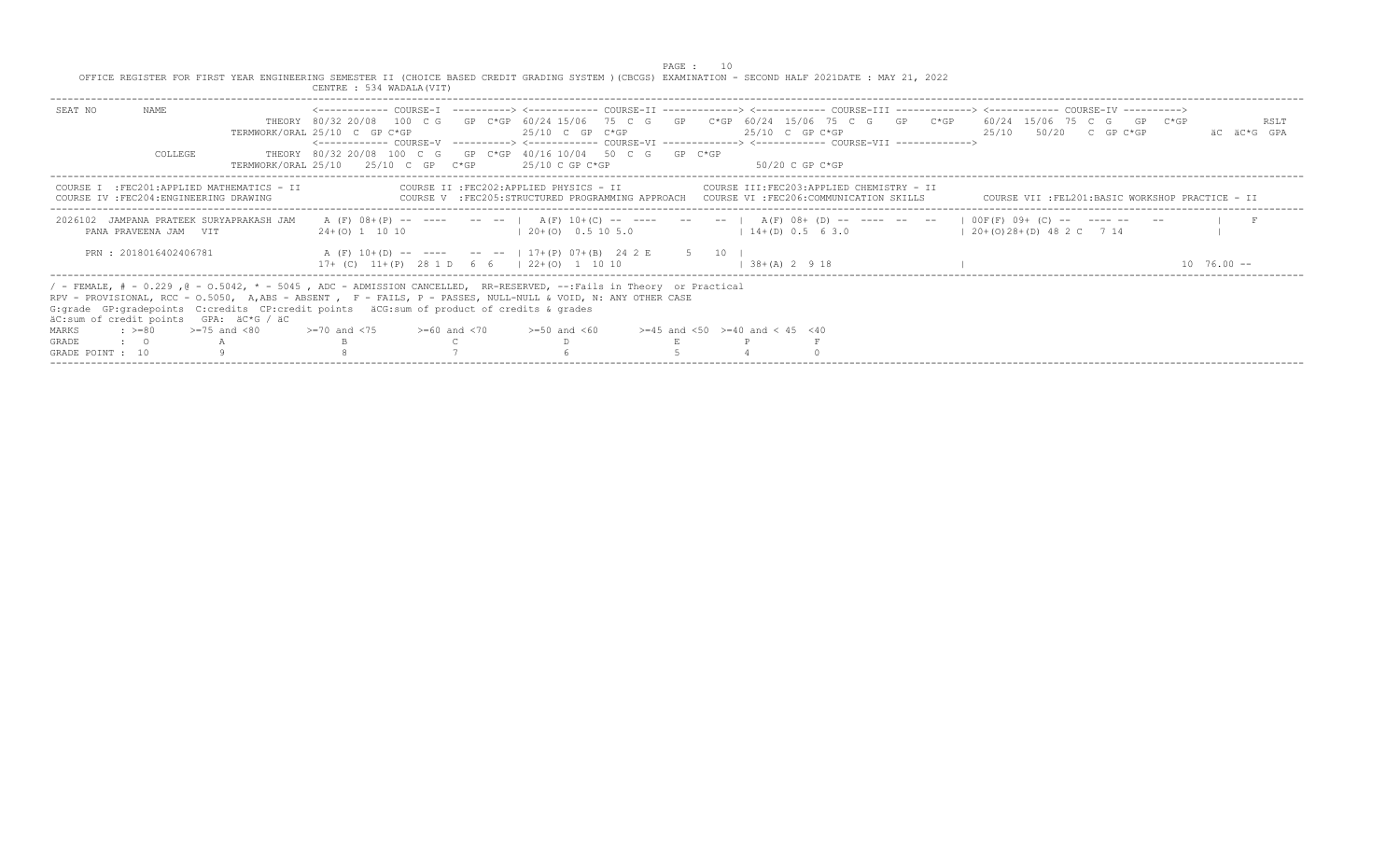PAGE : 11<br>OFFICE REGISTER FOR FIRST YEAR ENGINEERING SEMESTER II (CHOICE BASED CREDIT GRADING SYSTEM )(CBCGS) EXAMINATION - SECOND HALF 2021DATE : MAY 21, 2022

|                                                                                                                                                                                                                                                                                                                                                                                                                                                                        | CENTRE : 561 PANVEL (PIITE                                                   |                                                                                                         |                                                                                                                                                                                                                                                       |                                                                                  |
|------------------------------------------------------------------------------------------------------------------------------------------------------------------------------------------------------------------------------------------------------------------------------------------------------------------------------------------------------------------------------------------------------------------------------------------------------------------------|------------------------------------------------------------------------------|---------------------------------------------------------------------------------------------------------|-------------------------------------------------------------------------------------------------------------------------------------------------------------------------------------------------------------------------------------------------------|----------------------------------------------------------------------------------|
| SEAT NO<br><b>NAME</b><br>COLLEGE<br>TERMWORK/ORAL 25/10                                                                                                                                                                                                                                                                                                                                                                                                               | TERMWORK/ORAL 25/10 C GP C*GP<br>$25/10$ C GP C*GP                           | $25/10$ C GP C*GP<br>THEORY 80/32 20/08 100 C G GP C*GP 40/16 10/04 50 C G GP C*GP<br>$25/10$ C GP C*GP | THEORY 80/32 20/08 100 C G GP C*GP 60/24 15/06 75 C G GP C*GP 60/24 15/06 75 C G GP C*GP<br>$25/10$ C GP C*GP<br><------------ COURSE-V ----------> <------------ COURSE-VI -------------> <------------ COURSE-VII -------------><br>50/20 C GP C*GP | 60/24 15/06 75 C G<br>GP C*GP<br>RSLT<br>25/10<br>50/20 C GP C*GP<br>äC äC*G GPA |
| COURSE I : FEC201: APPLIED MATHEMATICS - II<br>COURSE IV : FEC204: ENGINEERING DRAWING                                                                                                                                                                                                                                                                                                                                                                                 |                                                                              | COURSE II : FEC202: APPLIED PHYSICS - II                                                                | COURSE III: FEC203: APPLIED CHEMISTRY - II<br>COURSE V : FEC205: STRUCTURED PROGRAMMING APPROACH COURSE VI : FEC206: COMMUNICATION SKILLS                                                                                                             | COURSE VII : FEL201: BASIC WORKSHOP PRACTICE - II                                |
| 2026115 KHAN MOHAMMED ISHAOUE HABIBULLAH<br>KAUSARI<br>PIITE                                                                                                                                                                                                                                                                                                                                                                                                           | 10 (P) 1 4 4                                                                 | 32 (P) 09 (E) 41 4 P 4 16 1 28 (E) 13 (O) 41 3 D<br>1 12 (E) 0.5 5 2.5                                  | 6 18   36 (C) 07 (E) 43 3 D 6 18   24 (P) 11 (B) 35 3 E 5 15<br>(13)(D) 0.5 6 3.0                                                                                                                                                                     | $12$ (E) 21 (P) 33 2 P 4 8                                                       |
| PRN : 2018016401756876                                                                                                                                                                                                                                                                                                                                                                                                                                                 | 12 (E) 15 (C) 27 1 D 6 6 1 15 (C) 1 7 7                                      | 56 (B) 12 (C) 68 4 C 7 28   22 (D) 09 (O) 31 2 C                                                        | 7 14 1<br>$1, 25$ (D) $2, 6, 12$                                                                                                                                                                                                                      | 27 151.50 5.61                                                                   |
| 2026116 YADAV GAURAV CHANDRAPAL AJAY<br>PIITE                                                                                                                                                                                                                                                                                                                                                                                                                          | 35+(P) 16 (O) 51 4 D<br>$14+(D) 1 6 6$                                       | 6 24   40+(C) 11+(B) 51 3 C<br>$12+(E)$ 0.5 5 2.5                                                       | 7 21   33+(D) 14+ (O) 47 3 C 7 21   48+(O) 08+ (D) 56 3 B 8<br>$14+(D) 0.5 6 3.0$                                                                                                                                                                     | $12+(E)21+(P)332P$ 4 8                                                           |
| PRN : 2018016402312695                                                                                                                                                                                                                                                                                                                                                                                                                                                 | $57+$ (B) $15+$ (A) 72 4 B<br>$15+$ (C) $15+(C)$ 30 1 C 7 7 1 $14+(D)$ 1 6 6 | 8 32   27+(C) 06+(C) 33 2 C                                                                             | 7 14 1<br>$1, 20+(P)$ , 2, 4, 8                                                                                                                                                                                                                       | 27 176 50 6 54                                                                   |
| 2026117 BADHE VINIT SUBHASH SWATI<br>PIITE                                                                                                                                                                                                                                                                                                                                                                                                                             | 47 (D) 08+ (P) 55 4 D<br>$12+(E)$ 1 5 5                                      | 6 24 1 38 + (C) 15 + (O) 53 3 B                                                                         | 8 24   28 + (E) 15 + (O) 43 3 D 6 18   43 + (B) 09 + (C) 52 3 C 7 21<br>$12+(E)$ 0.5 5 2.5 10+(P) 0.5 4 2.0                                                                                                                                           | $11+(P)21+(P)322P48$                                                             |
| PRN : 2018016402314872                                                                                                                                                                                                                                                                                                                                                                                                                                                 | 16+ (C) 16+ (C) 32 1 C 7 7 1 12+ (E) 1 5 5                                   | 48+(C) 14+(B) 62 4 C 7 28   19+(E) 05+(D) 24 2 E                                                        | 5 10  <br>$121+(P) 248$                                                                                                                                                                                                                               | 27, 162, 50, 6, 02                                                               |
| 2026118 / KINARE PURVA SHIVARAM POOJA<br>PIITE                                                                                                                                                                                                                                                                                                                                                                                                                         | $12$ (E) 1 5 5                                                               | $12(E)$ 0.5 5 2.5                                                                                       | 33 (P) 08+(P) 41 4 P 4 16   24+(P) 06+(P) 30 3 P 4 12   33+(D) 06+ (P) 39 3 D 6 18   24 (P) 10+ (C) 34 3 E 5 15<br>1 12 (E) 0.5 5 2.5                                                                                                                 | $13$ (D) 28 (D) 41 2 D 6 12                                                      |
| PRN : 2018016402313427                                                                                                                                                                                                                                                                                                                                                                                                                                                 | $37+(E)$ 09+(E) 46 4 E<br>20 (0) 19 (A) 39 1 A 9 9   14 (D) 1 6 6            | 5 20   28 + (B) 07 + (B) 35 2 B                                                                         | 8 16 1<br>$1 \t31 + (C) \t2 \t7 \t14$                                                                                                                                                                                                                 | 27 148.00 5.48                                                                   |
| / - FEMALE, # - 0.229, @ - 0.5042, * - 5045, ADC - ADMISSION CANCELLED, RR-RESERVED, --:Fails in Theory or Practical<br>RPV - PROVISIONAL, RCC - 0.5050, A,ABS - ABSENT, F - FAILS, P - PASSES, NULL-NULL & VOID, N: ANY OTHER CASE<br>G: grade GP: gradepoints C: credits CP: credit points aCG: sum of product of credits & grades<br>äC:sum of credit points GPA: äC*G / äC<br>$> = 75$ and $< 80$<br>MARKS<br>$: > = 80$<br>GRADE<br>$\cdot$ 0<br>GRADE POINT : 10 | $> = 70$ and $< 75$ $> = 60$ and $< 70$<br>B                                 | $>=50$ and $<60$                                                                                        | $>=45$ and $<50$ $>=40$ and $< 45$ $<40$                                                                                                                                                                                                              |                                                                                  |

-----------------------------------------------------------------------------------------------------------------------------------------------------------------------------------------------------------------------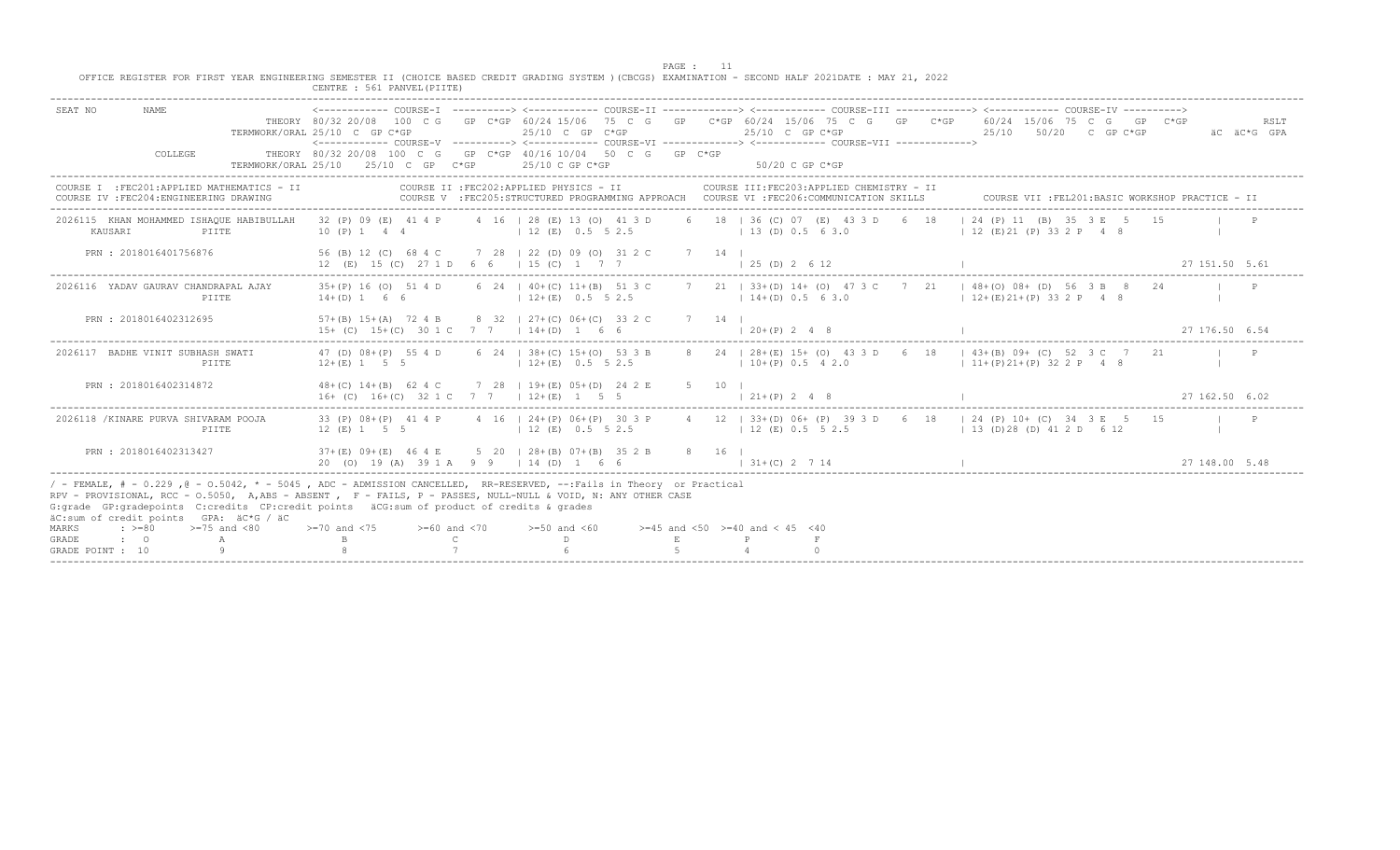| OFFICE REGISTER FOR FIRST YEAR ENGINEERING SEMESTER II (CHOICE BASED CREDIT GRADING SYSTEM ) (CBCGS) EXAMINATION - SECOND HALF 2021DATE : MAY 21, 2022<br>CENTRE : 689 THANE (KCCE)<br>NAME<br>SEAT NO<br>THEORY 80/32 20/08 100 C G GP C*GP 60/24 15/06 75 C G GP C*GP 60/24 15/06 75 C G GP C*GP 60/24 15/06 75 C G GP C*GP<br>RSLT<br>$25/10$ C GP C*GP<br>$25/10$ C GP C*GP<br>25/10 50/20 C GP C*GP<br>TERMWORK/ORAL 25/10 C GP C*GP<br>AC AC*G GPA<br><------------ COURSE-V ----------> <------------ COURSE-VI -------------> <------------- COURSE-VII -------------><br>THEORY 80/32 20/08 100 C G GP C*GP 40/16 10/04 50 C G GP C*GP<br>COLLEGE<br>TERMWORK/ORAL 25/10 25/10 C GP C*GP<br>25/10 C GP C*GP<br>$50/20$ C GP C*GP<br>COURSE II : FEC202: APPLIED PHYSICS - II<br>COURSE III:FEC203:APPLIED CHEMISTRY - II<br>COURSE I : FEC201: APPLIED MATHEMATICS - II<br>COURSE V :FEC205:STRUCTURED PROGRAMMING APPROACH COURSE VI :FEC206:COMMUNICATION SKILLS<br>COURSE IV : FEC204: ENGINEERING DRAWING<br>COURSE VII :FEL201:BASIC WORKSHOP PRACTICE - II<br>32+(P) 08+(P) 40 4 P 4 16   27+(E) 07+(E) 34 3 E 5 15   24+(P) 10+ (C) 34 3 E 5 15   24 (P) 08+ (D) 32 3 P 4 12<br>DESHPANDE SHREYAS UDAY MADHAVI<br>$\blacksquare$<br>2026110<br>16+(C) 1 7 7 1 17+(C) 0.5 7 3.5<br>$13+(D) 0.5 6 3.0$<br>$(13+(D)25+(D)382D 612)$<br>KCCE<br>PRN: 2018016400220337<br>$32+(P)$ 12+(C) 44 4 P 4 16   22+(D) 07+(B) 29 2 D 6 12<br>23+ (0) 18+(B) 41 1 0 10 10 + 14+(D) 1 6 6<br>$1, 30 + (C), 2, 7, 14$<br>27 141 50 5.24<br>/ - FEMALE, # - 0.229, @ - 0.5042, * - 5045, ADC - ADMISSION CANCELLED, RR-RESERVED, --:Fails in Theory or Practical<br>RPV - PROVISIONAL, RCC - 0.5050, A, ABS - ABSENT, F - FAILS, P - PASSES, NULL-NULL & VOID, N: ANY OTHER CASE<br>G: grade GP: gradepoints C: credits CP: credit points aCG: sum of product of credits & grades<br>äC:sum of credit points GPA: äC*G / äC<br>$\div$ >=80 >=75 and <80<br>$>=70$ and $<75$ $>=60$ and $<70$<br>MARKS<br>$>=50$ and $<60$<br>$>=45$ and $<50$ $>=40$ and $< 45$ $<40$ |  |  |  |  | PAGE : |  |  |  |  |  |
|----------------------------------------------------------------------------------------------------------------------------------------------------------------------------------------------------------------------------------------------------------------------------------------------------------------------------------------------------------------------------------------------------------------------------------------------------------------------------------------------------------------------------------------------------------------------------------------------------------------------------------------------------------------------------------------------------------------------------------------------------------------------------------------------------------------------------------------------------------------------------------------------------------------------------------------------------------------------------------------------------------------------------------------------------------------------------------------------------------------------------------------------------------------------------------------------------------------------------------------------------------------------------------------------------------------------------------------------------------------------------------------------------------------------------------------------------------------------------------------------------------------------------------------------------------------------------------------------------------------------------------------------------------------------------------------------------------------------------------------------------------------------------------------------------------------------------------------------------------------------------------------------------------------------------------------------------------------------------------------------------------------------------------------------------------------------|--|--|--|--|--------|--|--|--|--|--|
|                                                                                                                                                                                                                                                                                                                                                                                                                                                                                                                                                                                                                                                                                                                                                                                                                                                                                                                                                                                                                                                                                                                                                                                                                                                                                                                                                                                                                                                                                                                                                                                                                                                                                                                                                                                                                                                                                                                                                                                                                                                                      |  |  |  |  |        |  |  |  |  |  |
|                                                                                                                                                                                                                                                                                                                                                                                                                                                                                                                                                                                                                                                                                                                                                                                                                                                                                                                                                                                                                                                                                                                                                                                                                                                                                                                                                                                                                                                                                                                                                                                                                                                                                                                                                                                                                                                                                                                                                                                                                                                                      |  |  |  |  |        |  |  |  |  |  |
|                                                                                                                                                                                                                                                                                                                                                                                                                                                                                                                                                                                                                                                                                                                                                                                                                                                                                                                                                                                                                                                                                                                                                                                                                                                                                                                                                                                                                                                                                                                                                                                                                                                                                                                                                                                                                                                                                                                                                                                                                                                                      |  |  |  |  |        |  |  |  |  |  |
|                                                                                                                                                                                                                                                                                                                                                                                                                                                                                                                                                                                                                                                                                                                                                                                                                                                                                                                                                                                                                                                                                                                                                                                                                                                                                                                                                                                                                                                                                                                                                                                                                                                                                                                                                                                                                                                                                                                                                                                                                                                                      |  |  |  |  |        |  |  |  |  |  |
|                                                                                                                                                                                                                                                                                                                                                                                                                                                                                                                                                                                                                                                                                                                                                                                                                                                                                                                                                                                                                                                                                                                                                                                                                                                                                                                                                                                                                                                                                                                                                                                                                                                                                                                                                                                                                                                                                                                                                                                                                                                                      |  |  |  |  |        |  |  |  |  |  |
|                                                                                                                                                                                                                                                                                                                                                                                                                                                                                                                                                                                                                                                                                                                                                                                                                                                                                                                                                                                                                                                                                                                                                                                                                                                                                                                                                                                                                                                                                                                                                                                                                                                                                                                                                                                                                                                                                                                                                                                                                                                                      |  |  |  |  |        |  |  |  |  |  |
|                                                                                                                                                                                                                                                                                                                                                                                                                                                                                                                                                                                                                                                                                                                                                                                                                                                                                                                                                                                                                                                                                                                                                                                                                                                                                                                                                                                                                                                                                                                                                                                                                                                                                                                                                                                                                                                                                                                                                                                                                                                                      |  |  |  |  |        |  |  |  |  |  |
|                                                                                                                                                                                                                                                                                                                                                                                                                                                                                                                                                                                                                                                                                                                                                                                                                                                                                                                                                                                                                                                                                                                                                                                                                                                                                                                                                                                                                                                                                                                                                                                                                                                                                                                                                                                                                                                                                                                                                                                                                                                                      |  |  |  |  |        |  |  |  |  |  |
| GRADE<br>$\cdot$ $\cdot$ 0<br>GRADE POINT : 10                                                                                                                                                                                                                                                                                                                                                                                                                                                                                                                                                                                                                                                                                                                                                                                                                                                                                                                                                                                                                                                                                                                                                                                                                                                                                                                                                                                                                                                                                                                                                                                                                                                                                                                                                                                                                                                                                                                                                                                                                       |  |  |  |  |        |  |  |  |  |  |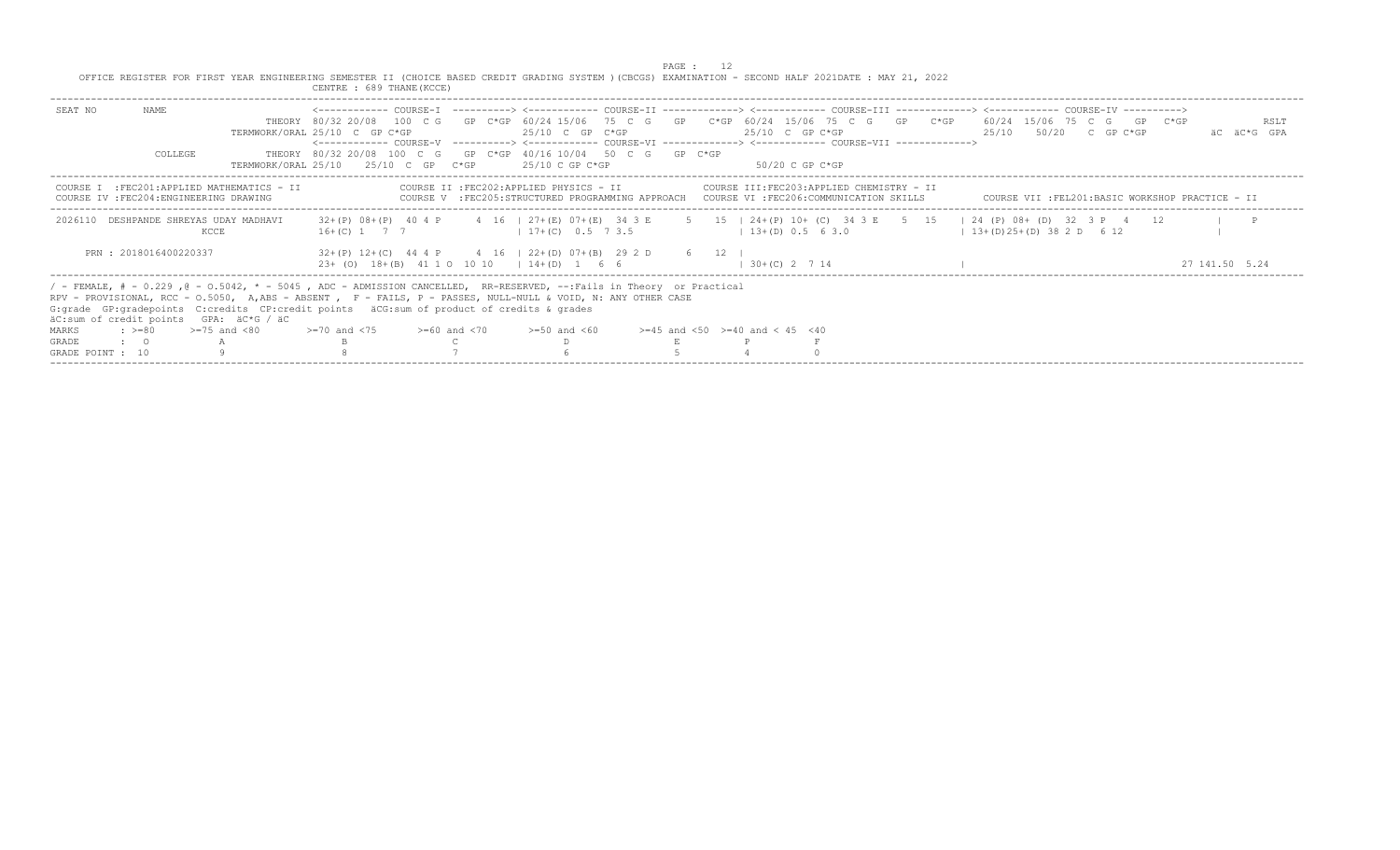PAGE : 13<br>OFFICE REGISTER FOR FIRST YEAR ENGINEERING SEMESTER II (CHOICE BASED CREDIT GRADING SYSTEM )(CBCGS) EXAMINATION - SECOND HALF 2021DATE : MAY 21, 2022

| CENTRE : 692 (SCE)                                                    |                                        |                                                                                                                                                                                                                                                       |                                                                                                                                                                                                                                                                                                                                                                                                                                                                                                                                                                                                                                                              |                                                                                                                                                                                                                                                                                                                                                                                                                                                                                                                                                                                |
|-----------------------------------------------------------------------|----------------------------------------|-------------------------------------------------------------------------------------------------------------------------------------------------------------------------------------------------------------------------------------------------------|--------------------------------------------------------------------------------------------------------------------------------------------------------------------------------------------------------------------------------------------------------------------------------------------------------------------------------------------------------------------------------------------------------------------------------------------------------------------------------------------------------------------------------------------------------------------------------------------------------------------------------------------------------------|--------------------------------------------------------------------------------------------------------------------------------------------------------------------------------------------------------------------------------------------------------------------------------------------------------------------------------------------------------------------------------------------------------------------------------------------------------------------------------------------------------------------------------------------------------------------------------|
| TERMWORK/ORAL 25/10 C GP C*GP<br>TERMWORK/ORAT, 25/10 25/10 C GP C*GP | $25/10$ C GP C*GP<br>$25/10$ C GP C*GP | 25/10 C GP C*GP<br>50/20 C GP C*GP                                                                                                                                                                                                                    | 25/10 50/20 C GP C*GP                                                                                                                                                                                                                                                                                                                                                                                                                                                                                                                                                                                                                                        | RSLT<br>AC AC*G GPA                                                                                                                                                                                                                                                                                                                                                                                                                                                                                                                                                            |
| COURSE I : FEC201: APPLIED MATHEMATICS - II                           |                                        |                                                                                                                                                                                                                                                       |                                                                                                                                                                                                                                                                                                                                                                                                                                                                                                                                                                                                                                                              |                                                                                                                                                                                                                                                                                                                                                                                                                                                                                                                                                                                |
| $22+(0)$ 1 10 10                                                      | $1\,9+(A)\,0.5\,9.4.5$                 |                                                                                                                                                                                                                                                       |                                                                                                                                                                                                                                                                                                                                                                                                                                                                                                                                                                                                                                                              | A ABS                                                                                                                                                                                                                                                                                                                                                                                                                                                                                                                                                                          |
|                                                                       |                                        | $(28+(D) 2 6 12)$                                                                                                                                                                                                                                     |                                                                                                                                                                                                                                                                                                                                                                                                                                                                                                                                                                                                                                                              | $24$ 178.50 $-$                                                                                                                                                                                                                                                                                                                                                                                                                                                                                                                                                                |
| 52 (C) 17+(0) 69 4 C<br>$25+(0)$ 1 10 10                              | $123+(0)$ 0.5 10 5.0                   |                                                                                                                                                                                                                                                       |                                                                                                                                                                                                                                                                                                                                                                                                                                                                                                                                                                                                                                                              |                                                                                                                                                                                                                                                                                                                                                                                                                                                                                                                                                                                |
|                                                                       |                                        | $1, 39 + (A)$ 2 9 18                                                                                                                                                                                                                                  |                                                                                                                                                                                                                                                                                                                                                                                                                                                                                                                                                                                                                                                              | 27 220 00 8 15                                                                                                                                                                                                                                                                                                                                                                                                                                                                                                                                                                 |
| $>=70$ and $<75$<br>$>=60$ and $<70$                                  | $>=50$ and $<60$                       |                                                                                                                                                                                                                                                       |                                                                                                                                                                                                                                                                                                                                                                                                                                                                                                                                                                                                                                                              |                                                                                                                                                                                                                                                                                                                                                                                                                                                                                                                                                                                |
|                                                                       |                                        | COURSE II : FEC202: APPLIED PHYSICS - II<br>$20+$ (0) $19+(A)$ 39 1 A 9 9 1 19 + (A) 1 9 9<br>$2.3+$ (0) $2.2+$ (0) 4.5 1 0 10 10 12.3 + (0) 1 10 10<br>G: grade GP: gradepoints C: credits CP: credit points äCG: sum of product of credits & grades | THEORY 80/32 20/08 100 C G GP C*GP 40/16 10/04 50 C G GP C*GP<br>COURSE III:FEC203:APPLIED CHEMISTRY - II<br>COURSE V :FEC205:STRUCTURED PROGRAMMING APPROACH COURSE VI :FEC206:COMMUNICATION SKILLS<br>$120+(0)0.5105.0$<br>$41+(D)$ $18+(O)$ 59 4 D 6 24   21+(D) 07+(B) 28 2 D 6 12  <br>$125+(0)0.5105.0$<br>52 (C) 19+(O) 71 4 B 8 32 1 28 (B) 09+(O) 37 2 B 8 16 1<br>/ - FEMALE, # - 0.229, @ - 0.5042, * - 5045, ADC - ADMISSION CANCELLED, RR-RESERVED, --:Fails in Theory or Practical<br>RPV - PROVISIONAL, RCC - 0.5050, A,ABS - ABSENT , F - FAILS, P - PASSES, NULL-NULL & VOID, N: ANY OTHER CASE<br>$>=45$ and $<50$ $>=40$ and $< 45$ $<40$ | THEORY 80/32 20/08 100 C G GP C*GP 60/24 15/06 75 C G GP C*GP 60/24 15/06 75 C G GP C*GP 60/24 15/06 75 C G GP C*GP<br><------------ COURSE-V    ----------> <------------ COURSE-VI    -------------> <------------ COURSE-VII    --------------><br>COURSE VII :FEL201:BASIC WORKSHOP PRACTICE - II<br>55+(C) 10+(D) 65 4 C 7 28   46+(A) 09+(C) 55 3 B 8 24   51+(0) 07+ (E) 58 3 A 9 27   A(F) 09+ (C) -- ---- -- --<br>$12+(E)36+(B)482C$ 7 14<br>7 28   39 (C) 13+ (O) 52 3 C 7 21   38 (C) 15+ (O) 53 3 B 8 24   35 (D) 13+ (O) 48 3 C 7 21<br>$122+(0)40+(0)622011020$ |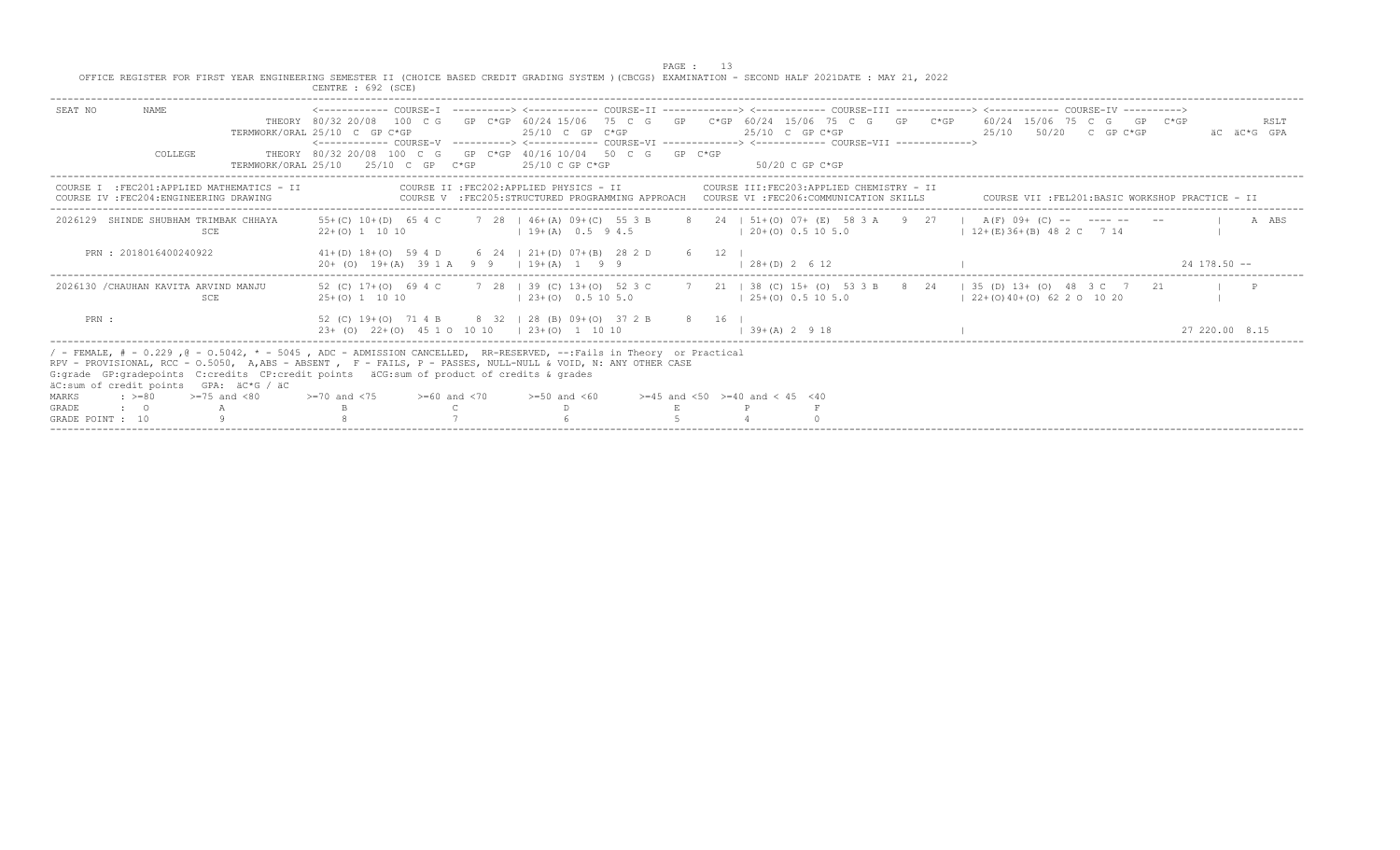PAGE : 14<br>OFFICE REGISTER FOR FIRST YEAR ENGINEERING SEMESTER II (CHOICE BASED CREDIT GRADING SYSTEM )(CBCGS) EXAMINATION - SECOND HALF 2021DATE : MAY 21, 2022

|                                                                                                                                    | CENTRE : 736 (XIE)                                                                                                                                                                                                                                                                                                                                                                                                                       |                     |
|------------------------------------------------------------------------------------------------------------------------------------|------------------------------------------------------------------------------------------------------------------------------------------------------------------------------------------------------------------------------------------------------------------------------------------------------------------------------------------------------------------------------------------------------------------------------------------|---------------------|
| NAME.<br>SEAT NO<br>COLLEGE<br>TERMWORK/ORAL 25/10                                                                                 | THEORY 80/32 20/08 100 C G GP C*GP 60/24 15/06 75 C G GP C*GP 60/24 15/06 75 C G GP C*GP 60/24 15/06 75 C G GP C*GP<br>TERMWORK/ORAL 25/10 C GP C*GP<br>$25/10$ C GP C*GP<br>25/10 50/20 C GP C*GP<br>$25/10$ C GP C*GP<br>THEORY 80/32 20/08 100 C G GP C*GP 40/16 10/04 50 C G GP C*GP<br>$25/10$ C GP $C*GP$<br>$25/10$ C GP C*GP<br>50/20 C GP C*GP                                                                                  | RSLT<br>äC äC*G GPA |
| COURSE I : FEC201: APPLIED MATHEMATICS - II<br>COURSE IV : FEC204: ENGINEERING DRAWING                                             | COURSE II : FEC202: APPLIED PHYSICS - II<br>COURSE III:FEC203:APPLIED CHEMISTRY - II<br>COURSE V : FEC205: STRUCTURED PROGRAMMING APPROACH COURSE VI : FEC206: COMMUNICATION SKILLS<br>COURSE VII : FEL201: BASIC WORKSHOP PRACTICE - II                                                                                                                                                                                                 |                     |
| 2026103 / POOBALRAYER ESTHER SAIJARANI LAS<br>INGTON PRAWINCILA XIE                                                                | 32+(P) 10+(D) 42 4 P 4 16   36E(C) 10+(C) 46 3 C 7 21   24+(P) 10+ (C) 34 3 E 5 15   24E(P) 06+ (P) 30 3 P 4 12<br>$15+(C)$ 1 7 7<br>$(20+ (0) 0.5 10 5.0)$<br>$120+(0)38+(A)582A918$<br>$123+(0)$ 0.5 10 5.0                                                                                                                                                                                                                            |                     |
| PRN: 2018016400737225                                                                                                              | $00F(F)$ $08+(P)$ -- --- -- --   23+(D) 07+(B) 30 2 C 7 14  <br>$15+$ (C) $14+(D)$ 29 1 D 6 6   24+(0) 1 10 10<br>$1 \t37+(B) \t2 \t8 \t16$                                                                                                                                                                                                                                                                                              | $23, 145, 00 -$     |
| 2026104 ADIGA ANIRUDDHA MURALIDHARA JANA<br>ΚI<br><b>XTE</b>                                                                       | $32+(P)$ 13+(C) 45 4 E 5 20   32+(D) 08+(D) 40 3 D<br>6 18   36+ (C) 06+ (P) 42 3 D 6 18   25 (P) 07+ (E) 32 3 P 4 12<br>$(13+(D) 0.5 6 3.0)$<br>$1\,5+(C)\,25+(D)\,40\,2 D\,6\,12$<br>$10+(P)$ 1 4 4 $(16+(C)$ 0.5 7 3.5                                                                                                                                                                                                                |                     |
| PRN: 2018016401329987                                                                                                              | $32+(P)$ 13+(C) 45 4 E 5 20   18+(E) 06+(C) 24 2 E<br>5 10 1<br>$17+$ (C) $17+(C)$ 34 1 C 7 7 1 18 + (B) 1 8 8<br>$(29+(D) 2 6 12)$                                                                                                                                                                                                                                                                                                      | 27 147 50 5 46      |
| äC:sum of credit points GPA: äC*G / äC<br>$>=75$ and $<80$<br>MARKS<br>$: z = 80$<br><b>GRADE</b><br>$\cdot$ 0<br>GRADE POINT : 10 | / - FEMALE, # - 0.229, @ - 0.5042, * - 5045, ADC - ADMISSION CANCELLED, RR-RESERVED, --:Fails in Theory or Practical<br>RPV - PROVISIONAL, RCC - 0.5050, A,ABS - ABSENT , F - FAILS, P - PASSES, NULL-NULL & VOID, N: ANY OTHER CASE<br>G:grade GP:gradepoints C:credits CP:credit points äCG:sum of product of credits & grades<br>$>=70$ and $<75$<br>$>=45$ and $<50$ $>=40$ and $< 45$ $<40$<br>$>=60$ and $<70$<br>$>=50$ and $<60$ |                     |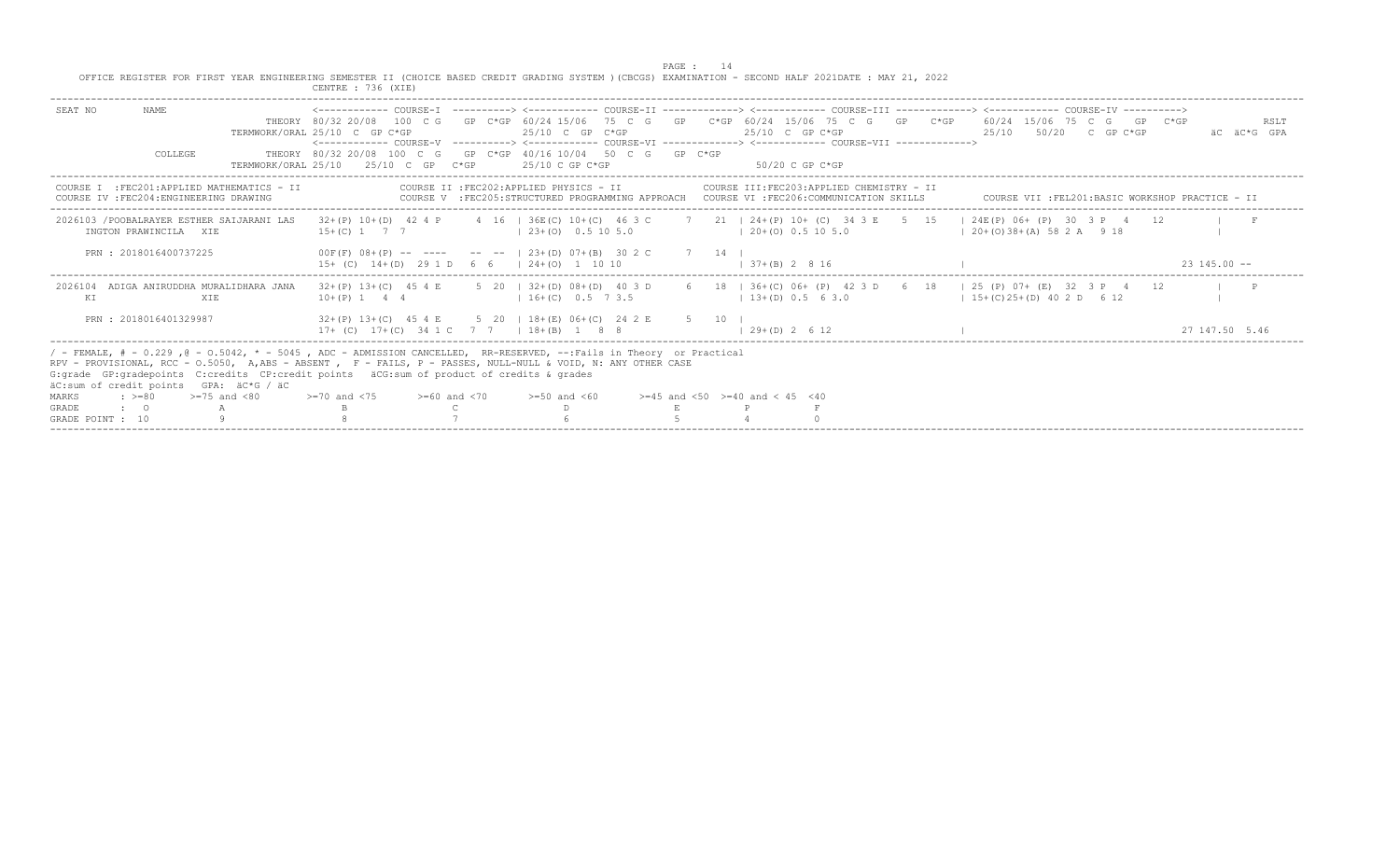PAGE : 15<br>OFFICE REGISTER FOR FIRST YEAR ENGINEERING SEMESTER II (CHOICE BASED CREDIT GRADING SYSTEM )(CBCGS) EXAMINATION - SECOND HALF 2021DATE : MAY 21, 2022<br>CENTRE : 776 ARIET

|                                                                                                                                                                                                                                                                                                                                                                                                                                                                                               |                                  | UBNIRB : 770 ARIB.                                                                                                                                                                                                                                                              |                                                                                                                                                                                |                                          |                                        |  |                                                                                                                                              |                     |
|-----------------------------------------------------------------------------------------------------------------------------------------------------------------------------------------------------------------------------------------------------------------------------------------------------------------------------------------------------------------------------------------------------------------------------------------------------------------------------------------------|----------------------------------|---------------------------------------------------------------------------------------------------------------------------------------------------------------------------------------------------------------------------------------------------------------------------------|--------------------------------------------------------------------------------------------------------------------------------------------------------------------------------|------------------------------------------|----------------------------------------|--|----------------------------------------------------------------------------------------------------------------------------------------------|---------------------|
| NAME.<br>SEAT NO<br>COLLEGE                                                                                                                                                                                                                                                                                                                                                                                                                                                                   |                                  | TERMWORK/ORAL 25/10 C GP C*GP<br><------------ COURSE-V -----------> <------------ COURSE-VI -------------> <------------ COURSE-VII -------------><br>THEORY 80/32 20/08 100 C G GP C*GP 40/16 10/04 50 C G GP C*GP<br>TERMWORK/ORAL 25/10 $25/10$ C GP C*GP $25/10$ C GP C*GP | 25/10 C GP C*GP                                                                                                                                                                |                                          | $25/10$ C GP C*GP<br>- 50/20 C GP C*GP |  | THEORY 80/32 20/08 100 C G GP C*GP 60/24 15/06 75 C G GP C*GP 60/24 15/06 75 C G GP C*GP 60/24 15/06 75 C G GP C*GP<br>25/10 50/20 C GP C*GP | RSLT<br>AC AC*G GPA |
| COURSE<br>COURSE IV : FEC204: ENGINEERING DRAWING                                                                                                                                                                                                                                                                                                                                                                                                                                             | :FEC201:APPLIED MATHEMATICS - II |                                                                                                                                                                                                                                                                                 | COURSE II :FEC202:APPLIED PHYSICS - II COURSE III:FEC203:APPLIED CHEMISTRY - II<br>COURSE V : FEC205: STRUCTURED PROGRAMMING APPROACH COURSE VI : FEC206: COMMUNICATION SKILLS |                                          |                                        |  | COURSE VII :FEL201:BASIC WORKSHOP PRACTICE - II                                                                                              |                     |
| 2026125 GAIKWAD RAJANIKANT RAVINDRA                                                                                                                                                                                                                                                                                                                                                                                                                                                           | ARIET                            | $12+(E)$ 1 5 5                                                                                                                                                                                                                                                                  | $13+(D)$ 0.5 6 3.0                                                                                                                                                             |                                          | $(20+ (0) 0.5 10 5.0)$                 |  | 25F(F) 08+(P) -- ---- -- --   26+(P) 09+(C) 35 3 E 5 15   42+(B) 12+ (O) 54 3 B 8 24   28+(E) 08+ (D) 36 3 E 5 15<br>$(12+(E)25+(D)372E)510$ |                     |
| PRN: 2018016402136954                                                                                                                                                                                                                                                                                                                                                                                                                                                                         |                                  | 38+(E) 10+(D) 48 4 E 5 20   24+(C) 06+(C) 30 2 C 7 14  <br>$12+$ (E) $12+(E)$ 24 1 E 5 5   14+(D) 1 6 6                                                                                                                                                                         |                                                                                                                                                                                |                                          | $1, 28 + (D)$ , 2, 6, 12               |  |                                                                                                                                              | $23, 134, 00 - -$   |
| / - FEMALE, # - 0.229, @ - 0.5042, * - 5045, ADC - ADMISSION CANCELLED, RR-RESERVED, --:Fails in Theory or Practical<br>RPV - PROVISIONAL, RCC - 0.5050, A,ABS - ABSENT , F - FAILS, P - PASSES, NULL-NULL & VOID, N: ANY OTHER CASE<br>G: grade GP: gradepoints C: credits CP: credit points äCG: sum of product of credits & grades<br>äC:sum of credit points GPA: äC*G / äC<br>$\Rightarrow$ $> = 80$ $\Rightarrow$ $= 75$ and $< 80$<br>MARKS<br>$\cdot$ $\cdot$ $\circ$<br><b>GRADE</b> |                                  | $>=70$ and $<75$ $>=60$ and $<70$                                                                                                                                                                                                                                               | $>=50$ and $<60$                                                                                                                                                               | $>=45$ and $<50$ $>=40$ and $< 45$ $<40$ |                                        |  |                                                                                                                                              |                     |
| GRADE POINT : 10                                                                                                                                                                                                                                                                                                                                                                                                                                                                              |                                  |                                                                                                                                                                                                                                                                                 |                                                                                                                                                                                |                                          |                                        |  |                                                                                                                                              |                     |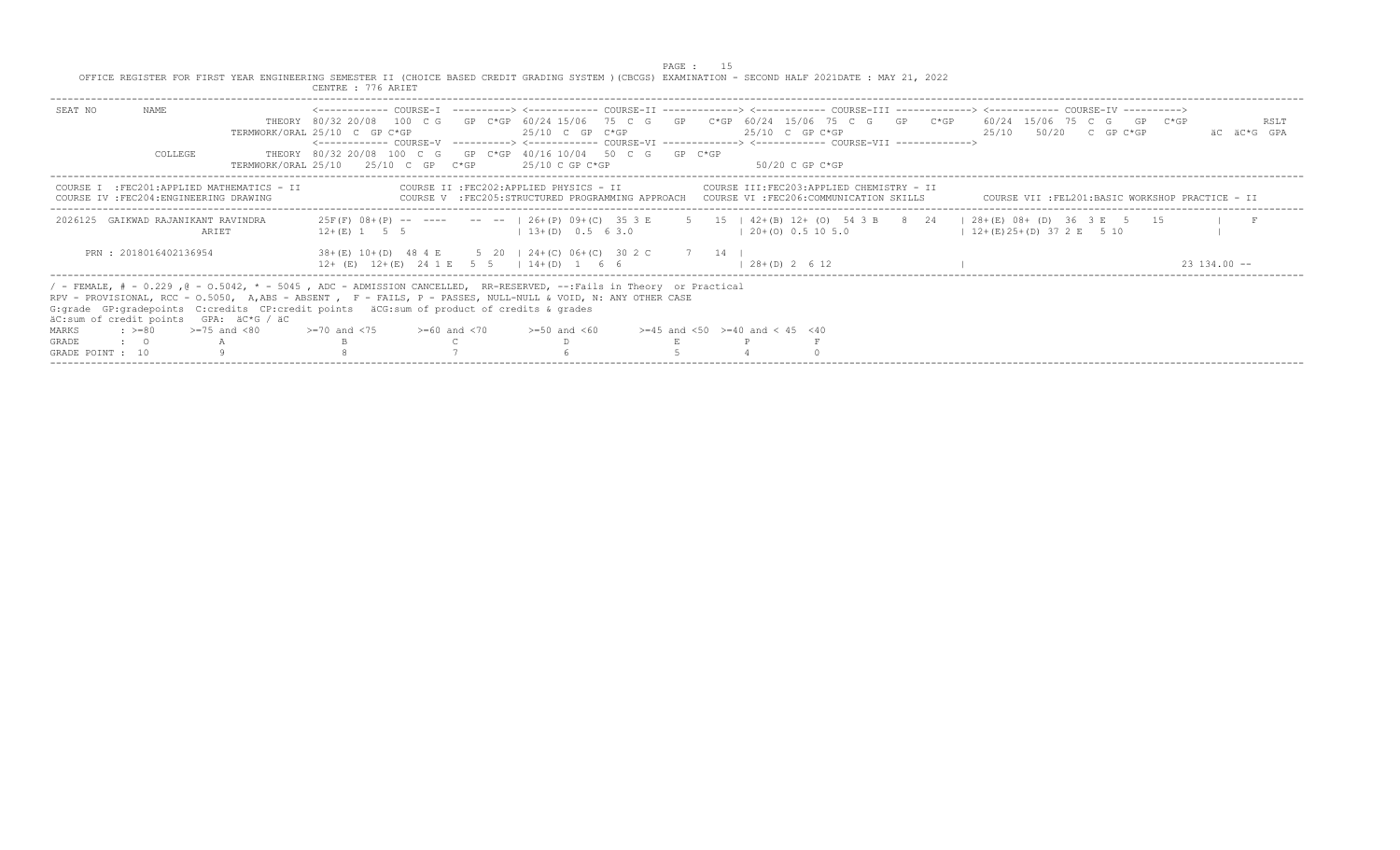|                  |                                         |                                                                                                                                                                                                                                                                                                                                       |                                                                                                            |  |                                                | PAGE :                                                                                                                                                                     |                     |  |                                                                                                                                                  |                     |
|------------------|-----------------------------------------|---------------------------------------------------------------------------------------------------------------------------------------------------------------------------------------------------------------------------------------------------------------------------------------------------------------------------------------|------------------------------------------------------------------------------------------------------------|--|------------------------------------------------|----------------------------------------------------------------------------------------------------------------------------------------------------------------------------|---------------------|--|--------------------------------------------------------------------------------------------------------------------------------------------------|---------------------|
|                  |                                         | OFFICE REGISTER FOR FIRST YEAR ENGINEERING SEMESTER II (CHOICE BASED CREDIT GRADING SYSTEM ) (CBCGS) EXAMINATION - SECOND HALF 2021DATE : MAY 21, 2022                                                                                                                                                                                | CENTRE : 822 KHALAPUR (PILLAI)                                                                             |  |                                                |                                                                                                                                                                            |                     |  |                                                                                                                                                  |                     |
| SEAT NO          | NAME                                    |                                                                                                                                                                                                                                                                                                                                       | TERMWORK/ORAL 25/10 C GP C*GP                                                                              |  | $25/10$ C GP C*GP                              | <------------ COURSE-V ----------> <------------ COURSE-VI -------------> <------------ COURSE-VII ------------->                                                          | $25/10$ C GP C*GP   |  | THEORY 80/32 20/08 100 C G GP C*GP 60/24 15/06 75 C G GP C*GP 60/24 15/06 75 C G GP C*GP 60/24 15/06 75 C G GP C*GP<br>$25/10$ $50/20$ C GP C*GP | RSLT<br>AC AC*G GPA |
|                  | COLLEGE                                 |                                                                                                                                                                                                                                                                                                                                       | THEORY 80/32 20/08 100 C G GP C*GP 40/16 10/04 50 C G GP C*GP<br>$TERMWORK/ORAL$ 25/10 $25/10$ C GP $C*GP$ |  | 25/10 C GP C*GP                                |                                                                                                                                                                            | -50/20 C GP C*GP    |  |                                                                                                                                                  |                     |
|                  | COURSE IV : FEC204: ENGINEERING DRAWING | COURSE I : FEC201: APPLIED MATHEMATICS - II                                                                                                                                                                                                                                                                                           |                                                                                                            |  |                                                | COURSE II :FEC202:APPLIED PHYSICS - II COURSE III:FEC203:APPLIED CHEMISTRY - II<br>COURSE V :FEC205:STRUCTURED PROGRAMMING APPROACH COURSE VI :FEC206:COMMUNICATION SKILLS |                     |  | COURSE VII :FEL201:BASIC WORKSHOP PRACTICE - II                                                                                                  |                     |
|                  | 2026119 SHIMPI ATHARV AJAY ASHWINI      | PILLAI'S                                                                                                                                                                                                                                                                                                                              | $12+(E)$ 1 5 5                                                                                             |  | $10+(P)$ 0.5 4 2.0                             |                                                                                                                                                                            | $17+ (C) 0.5 7 3.5$ |  | 32E(P) 13+(C) 45 4 E 5 20   36+(C) 07+(E) 43 3 D 6 18   29+(E) 10+ (C) 39 3 D 6 18   17F(F) 10E (C) -- ---- -- --<br>$12E(E)22E(P)$ 34 2 E 5 10  |                     |
|                  | PRN : 2018016401946621                  |                                                                                                                                                                                                                                                                                                                                       |                                                                                                            |  | $17+$ (C) $18E(B)$ 35 1 B 8 8   $12+(E)$ 1 5 5 | 34+(P) 15+(A) 49 4 E 5 20   20E(D) 06+(C) 26 2 D 6 12                                                                                                                      | $1, 20+(P)$ 2 4 8   |  |                                                                                                                                                  | $2412950 -$         |
|                  | äC:sum of credit points GPA: äC*G / äC  | / - FEMALE, # - 0.229, @ - 0.5042, * - 5045, ADC - ADMISSION CANCELLED, RR-RESERVED, --:Fails in Theory or Practical<br>RPV - PROVISIONAL, RCC - 0.5050, A, ABS - ABSENT, F - FAILS, P - PASSES, NULL-NULL & VOID, N: ANY OTHER CASE<br>G: qrade GP: qradepoints C: credits CP: credit points äCG: sum of product of credits & qrades |                                                                                                            |  |                                                |                                                                                                                                                                            |                     |  |                                                                                                                                                  |                     |
| MARKS            | $\div$ >=80 >=75 and <80                |                                                                                                                                                                                                                                                                                                                                       | $>=70$ and $<75$ $>=60$ and $<70$ $>=50$ and $<60$                                                         |  |                                                | $>=45$ and $<50$ $>=40$ and $< 45$ $<40$                                                                                                                                   |                     |  |                                                                                                                                                  |                     |
| <b>GRADE</b>     | $\cdot$ $\cdot$ 0                       |                                                                                                                                                                                                                                                                                                                                       |                                                                                                            |  |                                                |                                                                                                                                                                            |                     |  |                                                                                                                                                  |                     |
| GRADE POINT : 10 |                                         |                                                                                                                                                                                                                                                                                                                                       |                                                                                                            |  |                                                |                                                                                                                                                                            |                     |  |                                                                                                                                                  |                     |
|                  |                                         |                                                                                                                                                                                                                                                                                                                                       |                                                                                                            |  |                                                |                                                                                                                                                                            |                     |  |                                                                                                                                                  |                     |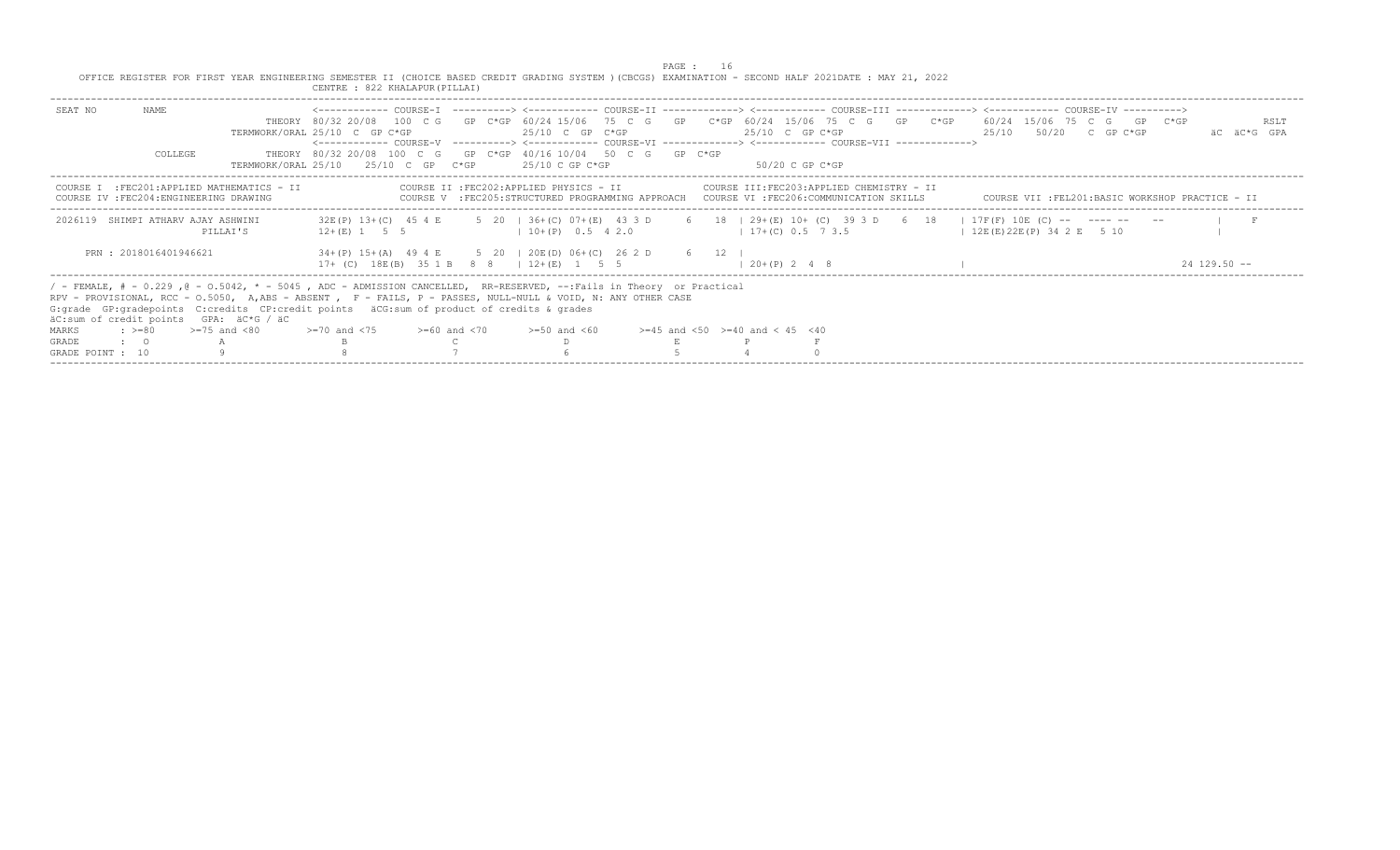|                  |                                                    |                                                                                                                                                                                                                                                                                                                                                                                 |                                                                                                          |  |                                          | PAGE : |                                                                                                                                                                                                                                                                |                           |  |  |                                                 |
|------------------|----------------------------------------------------|---------------------------------------------------------------------------------------------------------------------------------------------------------------------------------------------------------------------------------------------------------------------------------------------------------------------------------------------------------------------------------|----------------------------------------------------------------------------------------------------------|--|------------------------------------------|--------|----------------------------------------------------------------------------------------------------------------------------------------------------------------------------------------------------------------------------------------------------------------|---------------------------|--|--|-------------------------------------------------|
|                  |                                                    | OFFICE REGISTER FOR FIRST YEAR ENGINEERING SEMESTER II (CHOICE BASED CREDIT GRADING SYSTEM ) (CBCGS) EXAMINATION - SECOND HALF 2021DATE : MAY 21, 2022                                                                                                                                                                                                                          | CENTRE : 823 VASAI (VIVA-TECH)                                                                           |  |                                          |        |                                                                                                                                                                                                                                                                |                           |  |  |                                                 |
| SEAT NO          | NAME                                               |                                                                                                                                                                                                                                                                                                                                                                                 | TERMWORK/ORAL 25/10 C GP C*GP                                                                            |  | $25/10$ C GP C*GP                        |        | THEORY 80/32 20/08 100 C G GP C*GP 60/24 15/06 75 C G GP C*GP 60/24 15/06 75 C G GP C*GP 60/24 15/06 75 C G GP C*GP<br>$25/10$ C GP C*GP<br><------------ COURSE-V -----------> <------------ COURSE-VI -------------> <------------ COURSE-VII -------------> | $25/10$ $50/20$ C GP C*GP |  |  | RSLT<br>AC AC*G GPA                             |
|                  | <b>COLLEGE</b>                                     |                                                                                                                                                                                                                                                                                                                                                                                 | THEORY 80/32 20/08 100 C G GP C*GP 40/16 10/04 50 C G GP C*GP<br>TERMWORK/ORAL 25/10 25/10 C GP C*GP     |  | 25/10 C GP C*GP                          |        | -50/20 C GP C*GP                                                                                                                                                                                                                                               |                           |  |  |                                                 |
|                  | COURSE IV : FEC204: ENGINEERING DRAWING            | COURSE I : FEC201: APPLIED MATHEMATICS - II                                                                                                                                                                                                                                                                                                                                     |                                                                                                          |  | COURSE II : FEC202: APPLIED PHYSICS - II |        | COURSE III:FEC203:APPLIED CHEMISTRY - II<br>COURSE V :FEC205:STRUCTURED PROGRAMMING APPROACH COURSE VI :FEC206:COMMUNICATION SKILLS                                                                                                                            |                           |  |  | COURSE VII :FEL201:BASIC WORKSHOP PRACTICE - II |
| 2026124          | KARALE VISHAL KISHOR KAVITA                        | VIVA-TECH                                                                                                                                                                                                                                                                                                                                                                       | 12 (E) 1 5 5 12 (E) 0.5 5 2.5                                                                            |  |                                          |        | 46 (D) 08+ (P) 54 4 D 6 24   24+ (P) 07+ (E) 31 3 P 4 12   24+ (P) 07 (E) 31 3 P 4 12   34 (D) 06+ (P) 40 3 D 6 18<br>1 10 (P) 0.5 4 2.0                                                                                                                       | $12+(E)20+(P)322P48$      |  |  | $\blacksquare$                                  |
|                  | PRN: 2018016401713455                              |                                                                                                                                                                                                                                                                                                                                                                                 | 51 (C) 10 (D) 61 4 C 7 28   17+ (P) 05+ (D) 22 2 P 4 8  <br>$12+$ (E) $10+(P)$ 22 1 P 4 4   17+(C) 1 7 7 |  |                                          |        | $1, 39 + (A), 2, 9, 18$                                                                                                                                                                                                                                        |                           |  |  | 27 148.50 5.50                                  |
|                  |                                                    | / - FEMALE, # - 0.229, @ - 0.5042, * - 5045, ADC - ADMISSION CANCELLED, RR-RESERVED, --:Fails in Theory or Practical<br>RPV - PROVISIONAL, RCC - 0.5050, A,ABS - ABSENT , F - FAILS, P - PASSES, NULL-NULL & VOID, N: ANY OTHER CASE<br>G: grade GP: gradepoints C: credits CP: credit points äCG: sum of product of credits & grades<br>äC:sum of credit points GPA: äC*G / äC |                                                                                                          |  |                                          |        |                                                                                                                                                                                                                                                                |                           |  |  |                                                 |
| MARKS            | $\Rightarrow$ $>=$ 80 $\Rightarrow$ $=$ 75 and <80 |                                                                                                                                                                                                                                                                                                                                                                                 | $>=70$ and $<75$ $>=60$ and $<70$                                                                        |  | $>=50$ and $<60$                         |        | $>= 45$ and $< 50$ $>= 40$ and $< 45$ $< 40$                                                                                                                                                                                                                   |                           |  |  |                                                 |
| <b>GRADE</b>     | $\cdot$ $\cdot$ 0                                  |                                                                                                                                                                                                                                                                                                                                                                                 |                                                                                                          |  |                                          |        |                                                                                                                                                                                                                                                                |                           |  |  |                                                 |
| GRADE POINT : 10 |                                                    |                                                                                                                                                                                                                                                                                                                                                                                 |                                                                                                          |  |                                          |        |                                                                                                                                                                                                                                                                |                           |  |  |                                                 |
|                  |                                                    |                                                                                                                                                                                                                                                                                                                                                                                 |                                                                                                          |  |                                          |        |                                                                                                                                                                                                                                                                |                           |  |  |                                                 |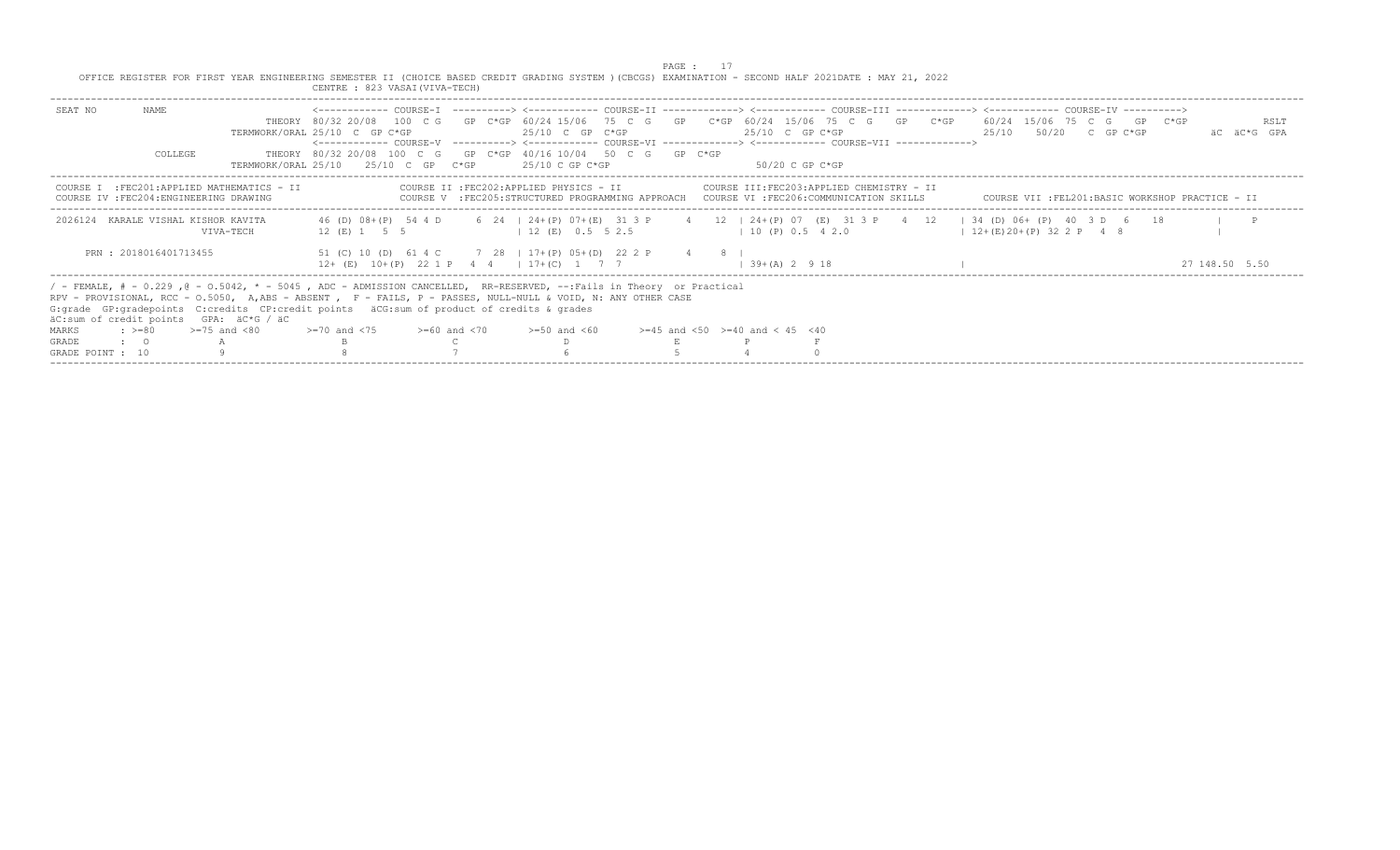|                                                                                                                                                                                                                                                                                                                                                                                                                 | CENTRE : 890 L.R. TIWARI                                  |                                                                                                                        | <b>PAGE : 18</b><br>OFFICE REGISTER FOR FIRST YEAR ENGINEERING SEMESTER II (CHOICE BASED CREDIT GRADING SYSTEM ) (CBCGS) EXAMINATION - SECOND HALF 2021DATE : MAY 21, 2022                                                                                   |                                                  |
|-----------------------------------------------------------------------------------------------------------------------------------------------------------------------------------------------------------------------------------------------------------------------------------------------------------------------------------------------------------------------------------------------------------------|-----------------------------------------------------------|------------------------------------------------------------------------------------------------------------------------|--------------------------------------------------------------------------------------------------------------------------------------------------------------------------------------------------------------------------------------------------------------|--------------------------------------------------|
| NAME.<br>SEAT NO                                                                                                                                                                                                                                                                                                                                                                                                | TERMWORK/ORAL 25/10 C GP C*GP                             | $25/10$ C GP C*GP                                                                                                      | THEORY 80/32 20/08 100 C G GP C*GP 60/24 15/06 75 C G GP C*GP 60/24 15/06 75 C G GP C*GP 60/24 15/06 75 C G GP C*GP<br>25/10 C GP C*GP<br><------------ COURSE-V ----------> <------------ COURSE-VT -------------> <------------- COURSE-VTT -------------> | RSLT<br>$25/10$ $50/20$ C GP C*GP<br>äC äC*G GPA |
| COLLEGE                                                                                                                                                                                                                                                                                                                                                                                                         | TERMWORK/ORAL $25/10$ $25/10$ C GP C*GP $25/10$ C GP C*GP | THEORY 80/32 20/08 100 C G GP C*GP 40/16 10/04 50 C G GP C*GP                                                          | 50/20 C GP C*GP                                                                                                                                                                                                                                              |                                                  |
| COURSE I : FEC201: APPLIED MATHEMATICS - II<br>COURSE IV : FEC204: ENGINEERING DRAWING                                                                                                                                                                                                                                                                                                                          |                                                           | COURSE II : FEC202: APPLIED PHYSICS - II                                                                               | COURSE III: FEC203: APPLIED CHEMISTRY - II<br>COURSE V :FEC205:STRUCTURED PROGRAMMING APPROACH COURSE VI :FEC206:COMMUNICATION SKILLS                                                                                                                        | COURSE VII :FEL201:BASIC WORKSHOP PRACTICE - II  |
| 2026132 SAMANT SOHAM KIRAN MANISHA<br>L.R.TIWARI                                                                                                                                                                                                                                                                                                                                                                | $10+(P)$ 1 4 4 $(21+(O)$ 0.5 10 5.0                       |                                                                                                                        | 00F(F) 08E(P) -- ---- -- --   31E(D) 06E(P) 37 3 E 5 15   34E(D) 08+ (D) 42 3 D 6 18   17F(F) 09+ (C) -- ---- -- --<br>$11+(P)$ 0.5 4 2.0                                                                                                                    | 10E(P)20E(P) 302P 48                             |
| PRN: 2018016400921631                                                                                                                                                                                                                                                                                                                                                                                           |                                                           | $25F(F)$ 10+(D) -- --- -- --   17+(P) 04+(P) 21 2 P 4 8  <br>11+ (P) 10E(P) 21 1 P 4 4   10+ (P) 1 4 4   21+ (P) 2 4 8 |                                                                                                                                                                                                                                                              | $16, 76, 00 -$                                   |
| 2026133 / PAWAR VAISHNAVI PANDURANG MANISH<br>L.R.TIWARI                                                                                                                                                                                                                                                                                                                                                        |                                                           | $10+(P)$ 1 4 4 $(10+(P)$ 0.5 4 2.0                                                                                     | 64+(0) 12+(C) 76 4 A 9 36   43+(B) 11+(B) 54 3 B 8 24   48+(0) 11+ (B) 59 3 A 9 27   24+(P) 11+ (B) 35 3 E 5 15<br>$13+(D)$ 0.5 6 3.0                                                                                                                        | $1 \ 10+ (P) \ 20+ (P) \ 30 \ 2 \ P \ 4 \ 8$     |
| PRN : 2018016400989663                                                                                                                                                                                                                                                                                                                                                                                          | $10+$ (P) 10 (P) 20 1 P 4 4 1 10 + (P) 1 4 4              | 64+(0) 12+(C) 76 4 A 9 36   19+(E) 06+(C) 25 2 D 6 12                                                                  | $1, 21 + (P)$ , 2, 4, 8                                                                                                                                                                                                                                      | 27 183.00 6.78                                   |
| / - FEMALE, # - 0.229, @ - 0.5042, * - 5045, ADC - ADMISSION CANCELLED, RR-RESERVED, --:Fails in Theory or Practical<br>RPV - PROVISIONAL, RCC - 0.5050, A,ABS - ABSENT , F - FAILS, P - PASSES, NULL-NULL & VOID, N: ANY OTHER CASE<br>G:grade GP:gradepoints C:credits CP:credit points äCG:sum of product of credits & grades<br>äC:sum of credit points GPA: äC*G / äC<br>$\div$ >=80 >=75 and <80<br>MARKS | $>=70$ and $<75$ $>=60$ and $<70$ $>=50$ and $<60$        |                                                                                                                        | $>=45$ and $<50$ $>=40$ and $< 45$ $<40$                                                                                                                                                                                                                     |                                                  |
| <b>GRADE</b><br>$\cdot$ 0 A<br>GRADE POINT : 10                                                                                                                                                                                                                                                                                                                                                                 |                                                           |                                                                                                                        |                                                                                                                                                                                                                                                              |                                                  |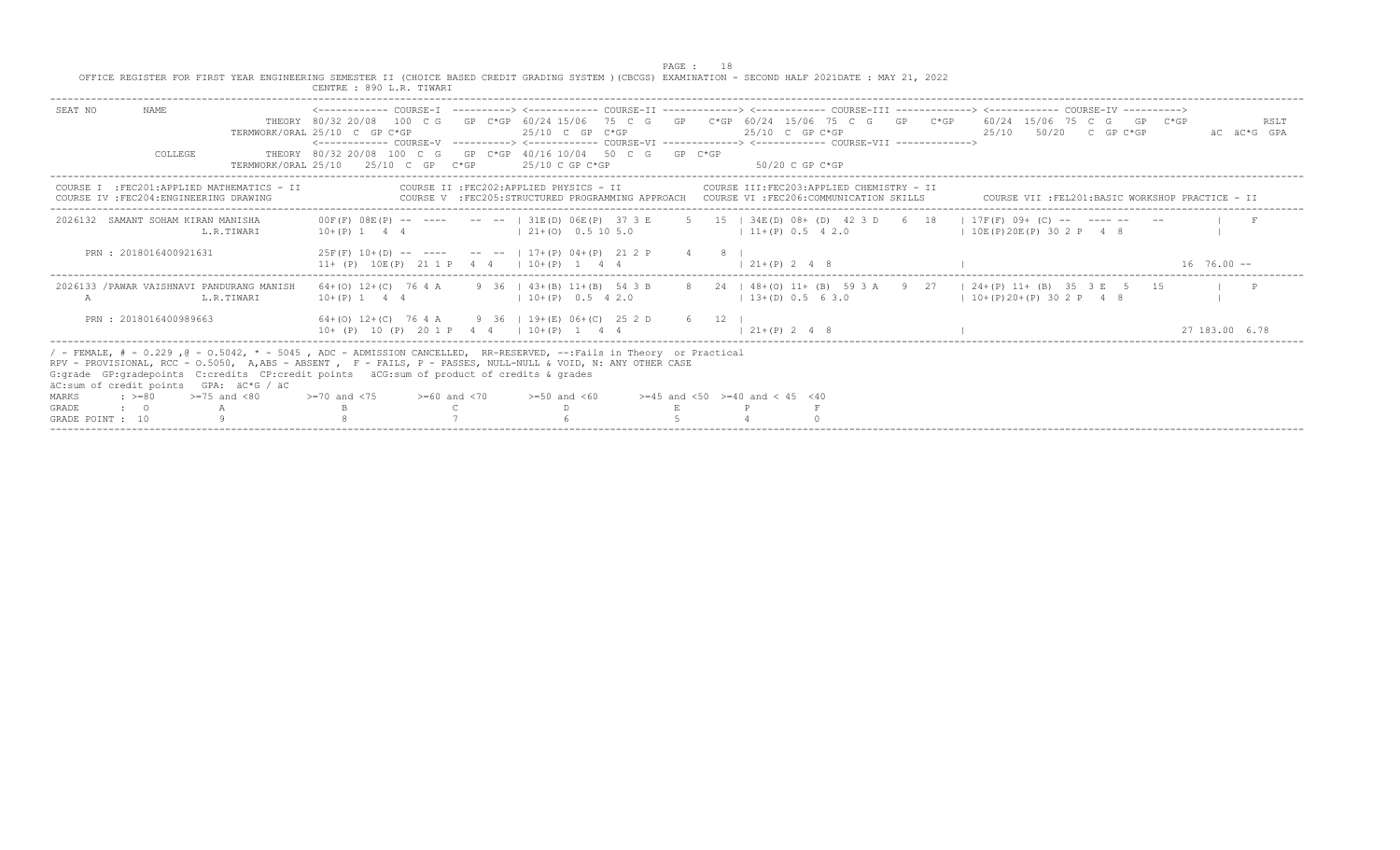PAGE : 19<br>OFFICE REGISTER FOR FIRST YEAR ENGINEERING SEMESTER II (CHOICE BASED CREDIT GRADING SYSTEM )(CBCGS) EXAMINATION - SECOND HALF 2021DATE : MAY 21, 2022

|                                           |                                                                                                                                                                                                                                                                                                                                                                                 |                                                      | CENTRE : 944 AIISET                                                                           |                                                     |                                                       |                                                       |                                          |                |                |                                                                                                                                                                                                                                                                                |  |                                 |                                                   |    |                 |                     |
|-------------------------------------------|---------------------------------------------------------------------------------------------------------------------------------------------------------------------------------------------------------------------------------------------------------------------------------------------------------------------------------------------------------------------------------|------------------------------------------------------|-----------------------------------------------------------------------------------------------|-----------------------------------------------------|-------------------------------------------------------|-------------------------------------------------------|------------------------------------------|----------------|----------------|--------------------------------------------------------------------------------------------------------------------------------------------------------------------------------------------------------------------------------------------------------------------------------|--|---------------------------------|---------------------------------------------------|----|-----------------|---------------------|
| SEAT NO                                   | <b>NAME</b><br>COLLEGE                                                                                                                                                                                                                                                                                                                                                          | TERMWORK/ORAL 25/10 C GP C*GP<br>TERMWORK/ORAL 25/10 | THEORY 80/32 20/08 100 C G GP C*GP 40/16 10/04 50 C G GP C*GP                                 | 25/10 C GP                                          | $C*GP$                                                | 25/10 C GP C*GP<br>25/10 C GP C*GP                    |                                          |                |                | THEORY 80/32 20/08 100 C G GP C*GP 60/24 15/06 75 C G GP C*GP 60/24 15/06 75 C G GP C*GP 60/24 15/06 75 C G GP C*GP<br>25/10 C GP C*GP<br><------------ COURSE-V ----------> <------------ COURSE-VI -------------> <------------ COURSE-VII -------------><br>50/20 C GP C*GP |  | 25/10                           | 50/20 C GP C*GP                                   |    |                 | RSLT<br>äC äC*G GPA |
|                                           | COURSE I : FEC201: APPLIED MATHEMATICS - II<br>COURSE IV : FEC204: ENGINEERING DRAWING                                                                                                                                                                                                                                                                                          |                                                      |                                                                                               |                                                     | COURSE II : FEC202: APPLIED PHYSICS - II              |                                                       |                                          |                |                | COURSE III: FEC203: APPLIED CHEMISTRY - II<br>COURSE V :FEC205:STRUCTURED PROGRAMMING APPROACH COURSE VI :FEC206:COMMUNICATION SKILLS                                                                                                                                          |  |                                 | COURSE VII : FEL201: BASIC WORKSHOP PRACTICE - II |    |                 |                     |
|                                           | 2026120 SAYED FAIZAN SHAHID NAZIYA<br>AIISET                                                                                                                                                                                                                                                                                                                                    |                                                      | $33+(P)$ $08+(P)$ 41 4 P<br>$16+(C)$ 1 7 7                                                    |                                                     |                                                       | 4 16   24 + (P) 07 + (E) 31 3 P<br>$16+(C)$ 0.5 7 3.5 |                                          |                |                | 4 12   24+(P) 06+ (P) 30 3 P 4 12<br>$15+(C)$ 0.5 7 3.5                                                                                                                                                                                                                        |  | $10+(P)30+(C)402D 612$          | $134$ (D) $10+$ (C) $44$ 3 D 6                    |    |                 |                     |
|                                           | PRN : 2018016401720037                                                                                                                                                                                                                                                                                                                                                          |                                                      | $32+(P)$ 08+(P) 40 4 P<br>$19+ (A)$ $15+(C)$ $34 1 C$ 7 7 $1 21+(O)$ 1 10 10                  |                                                     |                                                       | 4 16   18 + (E) 09 + (O) 27 2 D                       |                                          | 6 12 1         | $128+(D) 2612$ |                                                                                                                                                                                                                                                                                |  |                                 |                                                   |    | 27 141.00 5.22  |                     |
|                                           | 2026121 SAYED FARZAN SHAHID NAZIYA<br>AIISET                                                                                                                                                                                                                                                                                                                                    |                                                      | 32 (P) 08+ (P) 40 4 P<br>$16+(C)$ 1 7 7                                                       |                                                     |                                                       | 4 16   24+(P) 08 (D) 32 3 P<br>$11+(P)$ 0.5 4 2.0     |                                          |                |                | 4 12   38 (C) 06+ (P) 44 3 D 6 18   34 (D) 12+ (O) 46 3 C 7 21<br>$18+(B)$ 0.5 8 4.0                                                                                                                                                                                           |  | $10+(P)38+(A)482C714$           |                                                   |    |                 |                     |
|                                           | PRN: 2018016401720022                                                                                                                                                                                                                                                                                                                                                           |                                                      | 45 (D) 08+(P) 53 4 D<br>$20+$ (O) $18+(B)$ 38 1 A 9 9   21+(O) 1 10 10                        |                                                     | 6 24   22 + (D) 07 + (B) 29 2 D                       |                                                       |                                          | $6 \t 12 \t 1$ | $127+(D)2612$  |                                                                                                                                                                                                                                                                                |  |                                 |                                                   |    | 27 161.00 5.96  |                     |
| HA                                        | 2026122 KHAN MUMTAZ TAFAZZUL TABARKUNNIS<br>AIISET                                                                                                                                                                                                                                                                                                                              |                                                      | 32E(P) 08+(P) 40 4 P<br>$17+(C)$ 1 7 7                                                        |                                                     | 4 16   24 + (P) 13 + (O) 37 3 E<br>$14+(D)$ 0.5 6 3.0 |                                                       |                                          |                |                | 5 15   32+(D) 06+ (P) 38 3 D 6 18   24+(P) 10+ (C) 34 3 E 5 15<br>$16+(C)$ 0.5 7 3.5                                                                                                                                                                                           |  | $19+ (A) 00F (F)$ -- ---- -- -- |                                                   |    |                 | $\mathbf{F}$        |
| PRN :                                     |                                                                                                                                                                                                                                                                                                                                                                                 |                                                      | $19+$ (A) $10+(P)$ 29 1 D 6 6   17+(C) 1 7 7                                                  | A (F) A (F) -- ---- -- -- --   21+(D) 06+(C) 27 2 D |                                                       |                                                       |                                          | $6 \t12 \t1$   | $136+(B) 2816$ |                                                                                                                                                                                                                                                                                |  |                                 |                                                   |    | $21$ 118.50 $-$ |                     |
|                                           | 2026123 SHAIKH SHABAN EIDDU SABERA<br>AIISET                                                                                                                                                                                                                                                                                                                                    |                                                      | 58+(B) 20+(O) 78 4 A<br>$14+(D)$ 1 6 6                                                        |                                                     |                                                       | 9 36   48+(0) 14+(0) 62 3 0<br>$10+(P)$ 0.5 4 2.0     |                                          |                |                | 10 30   46+(A) 14+ (O) 60 3 0 10 30   32+(D) 07+ (E) 39 3 D 6<br>$17+(C)$ 0.5 7 3.5                                                                                                                                                                                            |  | $1\ 14+(D)20+(P)342E510$        |                                                   | 18 |                 |                     |
|                                           | PRN : 2018016401960756                                                                                                                                                                                                                                                                                                                                                          |                                                      | 58+(B) 14+(B) 72 4 B 8 32   28+(B) 04+(P) 32 2 C<br>16+ (C) 15 (C) 31 1 C 7 7 1 10+ (P) 1 4 4 |                                                     |                                                       |                                                       |                                          | 7 14 1         | $135+(B)2816$  |                                                                                                                                                                                                                                                                                |  |                                 |                                                   |    | 27 208 50 7 72  |                     |
|                                           | / - FEMALE, # - 0.229, @ - 0.5042, * - 5045, ADC - ADMISSION CANCELLED, RR-RESERVED, --:Fails in Theory or Practical<br>RPV - PROVISIONAL, RCC - 0.5050, A, ABS - ABSENT, F - FAILS, P - PASSES, NULL-NULL & VOID, N: ANY OTHER CASE<br>G: grade GP: gradepoints C: credits CP: credit points äCG: sum of product of credits & grades<br>äC:sum of credit points GPA: äC*G / äC |                                                      |                                                                                               |                                                     |                                                       |                                                       |                                          |                |                |                                                                                                                                                                                                                                                                                |  |                                 |                                                   |    |                 |                     |
| <b>MARKS</b><br>GRADE<br>GRADE POINT : 10 | $\div$ >=80<br>$>=75$ and $< 80$<br>$\cdot$ 0                                                                                                                                                                                                                                                                                                                                   |                                                      | $>=70$ and $<75$<br>B                                                                         | $>=60$ and $< 70$<br>$\mathbb{C}$                   |                                                       | $>= 50$ and $< 60$                                    | $>=45$ and $<50$ $>=40$ and $< 45$ $<40$ |                |                |                                                                                                                                                                                                                                                                                |  |                                 |                                                   |    |                 |                     |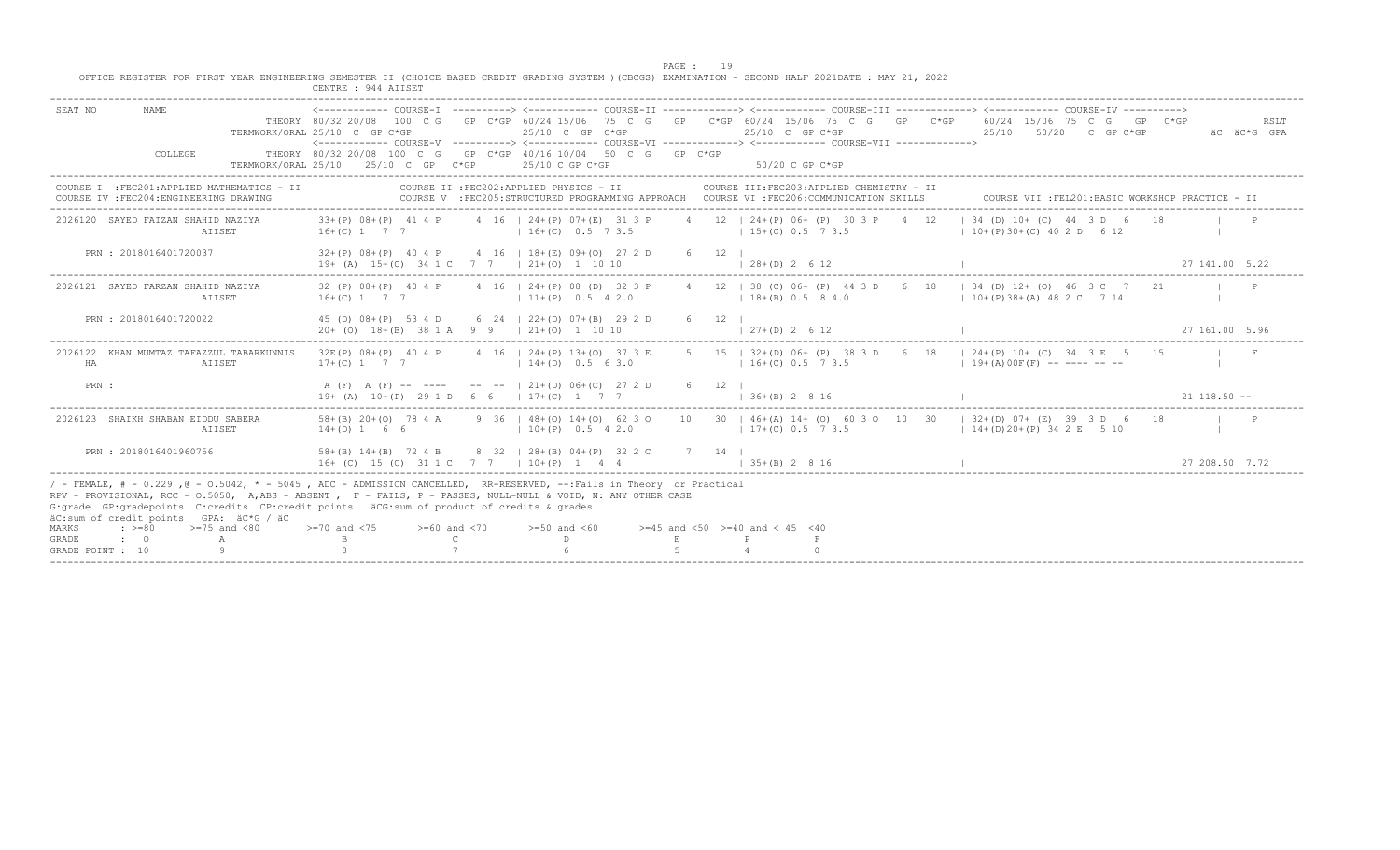PAGE : 20<br>OFFICE REGISTER FOR FIRST YEAR ENGINEERING SEMESTER II (CHOICE BASED CREDIT GRADING SYSTEM )(CBCGS) EXAMINATION - SECOND HALF 2021DATE : MAY 21, 2022<br>CENTRE : 948 BRHCET

|                  |                       |                                                                                                                                                                                                                                                                                                                                                                                 | CENTRE : 948 BRHCET                                                                                  |                   |                                          |  |                                                                                                                                                                                                                                                                                |  |                                                 |  |                   |      |
|------------------|-----------------------|---------------------------------------------------------------------------------------------------------------------------------------------------------------------------------------------------------------------------------------------------------------------------------------------------------------------------------------------------------------------------------|------------------------------------------------------------------------------------------------------|-------------------|------------------------------------------|--|--------------------------------------------------------------------------------------------------------------------------------------------------------------------------------------------------------------------------------------------------------------------------------|--|-------------------------------------------------|--|-------------------|------|
| SEAT NO          | NAMF.<br>COLLEGE      | TERMWORK/ORAI, 25/10                                                                                                                                                                                                                                                                                                                                                            | TERMWORK/ORAL 25/10 C GP C*GP<br>THEORY 80/32 20/08 100 C G GP C*GP 40/16 10/04 50 C G GP C*GP       | $25/10$ C GP C*GP | $25/10$ C GP C*GP<br>$25/10$ C GP C*GP   |  | THEORY 80/32 20/08 100 C G GP C*GP 60/24 15/06 75 C G GP C*GP 60/24 15/06 75 C G GP C*GP 60/24 15/06 75 C G GP C*GP<br>25/10 C GP C*GP<br><------------ COURSE-V ----------> <------------ COURSE-VI -------------> <------------ COURSE-VII -------------><br>50/20 C GP C*GP |  | $25/10$ $50/20$ C GP C*GP                       |  | – äC – äC*G – GPA | RSLT |
|                  |                       | COURSE I : FEC201: APPLIED MATHEMATICS - II<br>COURSE IV : FEC204: ENGINEERING DRAWING                                                                                                                                                                                                                                                                                          |                                                                                                      |                   | COURSE II : FEC202: APPLIED PHYSICS - II |  | COURSE III:FEC203:APPLIED CHEMISTRY - II<br>COURSE V :FEC205:STRUCTURED PROGRAMMING APPROACH COURSE VI :FEC206:COMMUNICATION SKILLS                                                                                                                                            |  | COURSE VII :FEL201:BASIC WORKSHOP PRACTICE - II |  |                   |      |
|                  |                       | 2026111 SAYSAMINDER RAJDEEP DEEPAK BHART<br><b>BRHCET</b>                                                                                                                                                                                                                                                                                                                       | $17+(C)$ 1 7 7                                                                                       |                   | $14+(D)$ 0.5 6 3.0                       |  | 68+(0) 11+(D) 79 4 A 9 36   46+(A) 06+(P) 52 3 C 7 21   44+(B) 06+ (P) 50 3 C 7 21   24+(P) 07+ (E) 31 3 P 4 12<br>$12+(E)$ 0.5 5 2.5                                                                                                                                          |  | $15+(C)38+(A)532B816$                           |  |                   |      |
|                  | PRN: 2018016401520333 |                                                                                                                                                                                                                                                                                                                                                                                 | 64+(0) 12 (C) 76 4 A 9 36   16+(P) 06+(C) 22 2 P 4 8  <br>16+ (C) 16+ (C) 32 1 C 7 7   15+ (C) 1 7 7 |                   |                                          |  | $(29 + (D) 2 6 12)$                                                                                                                                                                                                                                                            |  |                                                 |  | 27 188.50 6.98    |      |
|                  |                       | / - FEMALE, # - 0.229, @ - 0.5042, * - 5045, ADC - ADMISSION CANCELLED, RR-RESERVED, --:Fails in Theory or Practical<br>RPV - PROVISIONAL, RCC - 0.5050, A,ABS - ABSENT , F - FAILS, P - PASSES, NULL-NULL & VOID, N: ANY OTHER CASE<br>G: qrade GP: qradepoints C: credits CP: credit points äCG: sum of product of credits & qrades<br>äC:sum of credit points GPA: äC*G / äC |                                                                                                      |                   |                                          |  |                                                                                                                                                                                                                                                                                |  |                                                 |  |                   |      |
| MARKS            |                       | $\epsilon$ $> = 80$ $> = 75$ and $< 80$                                                                                                                                                                                                                                                                                                                                         | $> = 70$ and $< 75$ $> = 60$ and $< 70$                                                              |                   | $>=50$ and $<60$                         |  | $>=45$ and $<50$ $>=40$ and $< 45$ $<40$                                                                                                                                                                                                                                       |  |                                                 |  |                   |      |
| GRADE            | $\cdot$ $\cdot$ 0     |                                                                                                                                                                                                                                                                                                                                                                                 |                                                                                                      |                   |                                          |  |                                                                                                                                                                                                                                                                                |  |                                                 |  |                   |      |
| GRADE POINT : 10 |                       |                                                                                                                                                                                                                                                                                                                                                                                 |                                                                                                      |                   |                                          |  |                                                                                                                                                                                                                                                                                |  |                                                 |  |                   |      |